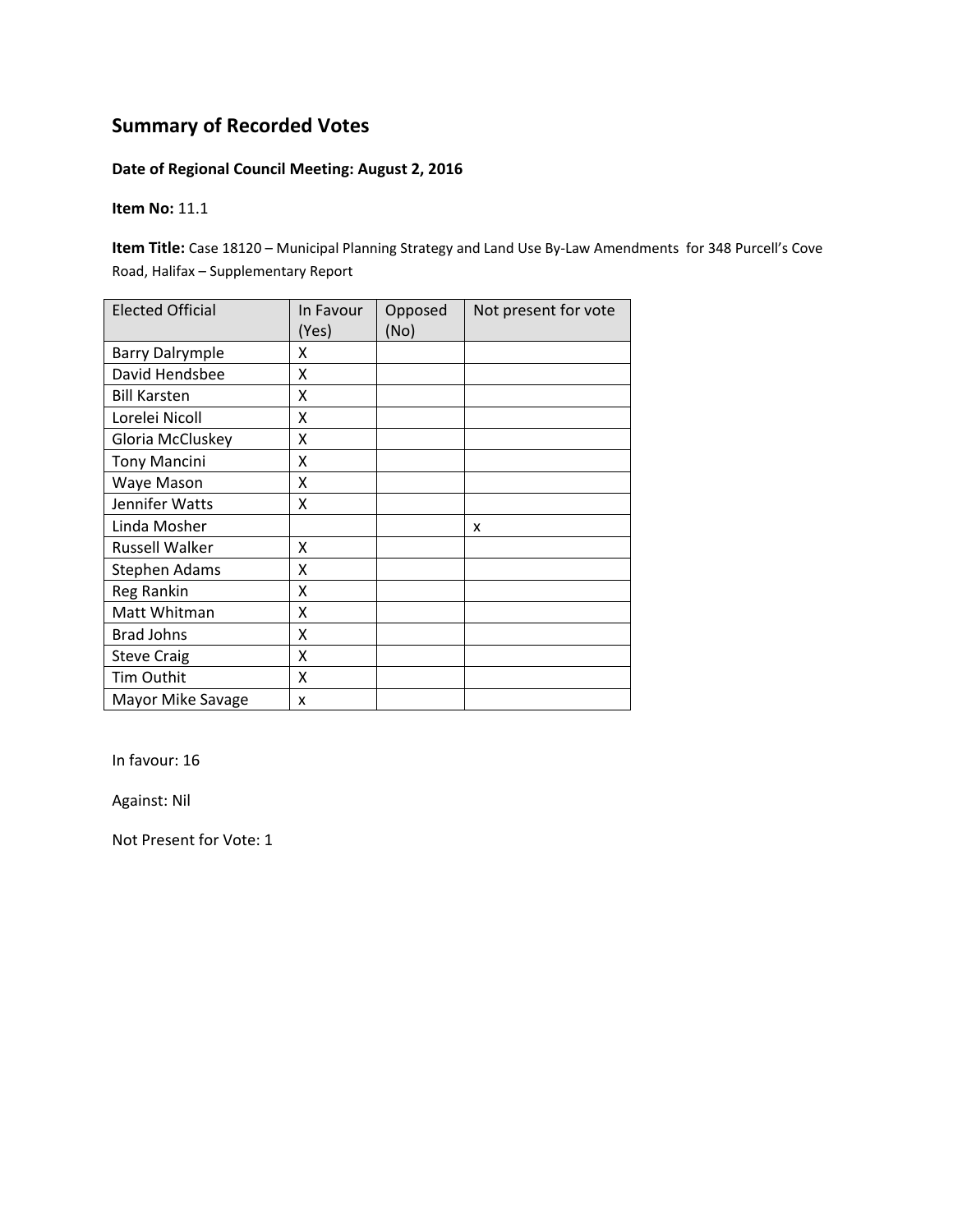#### **Date of Regional Council Meeting: August 2, 2016**

**Item No:** 14.1.1

**Item Title:** Award – Unit Price Tender No.16‐256, Resurfacing, New Sidewalk, New Curb & Gutter and New Asphalt at Greenway Connection ‐ St. Margaret's Bay Road (Beech Tree Run to Lakelands Boulevard) – West Region

| <b>Elected Official</b> | In Favour | Opposed | Not present for vote |
|-------------------------|-----------|---------|----------------------|
|                         | (Yes)     | (No)    |                      |
| <b>Barry Dalrymple</b>  | x         |         |                      |
| David Hendsbee          | X         |         |                      |
| <b>Bill Karsten</b>     | Χ         |         |                      |
| Lorelei Nicoll          | X         |         |                      |
| Gloria McCluskey        | Χ         |         |                      |
| <b>Tony Mancini</b>     | Χ         |         |                      |
| Waye Mason              | x         |         |                      |
| Jennifer Watts          | Χ         |         |                      |
| Linda Mosher            | x         |         |                      |
| Russell Walker          | Χ         |         |                      |
| <b>Stephen Adams</b>    | χ         |         |                      |
| Reg Rankin              | Χ         |         |                      |
| Matt Whitman            | Χ         |         |                      |
| <b>Brad Johns</b>       | Χ         |         |                      |
| <b>Steve Craig</b>      | X         |         |                      |
| Tim Outhit              | X         |         |                      |
| Mayor Mike Savage       | x         |         |                      |

In favour: 17

Against: Nil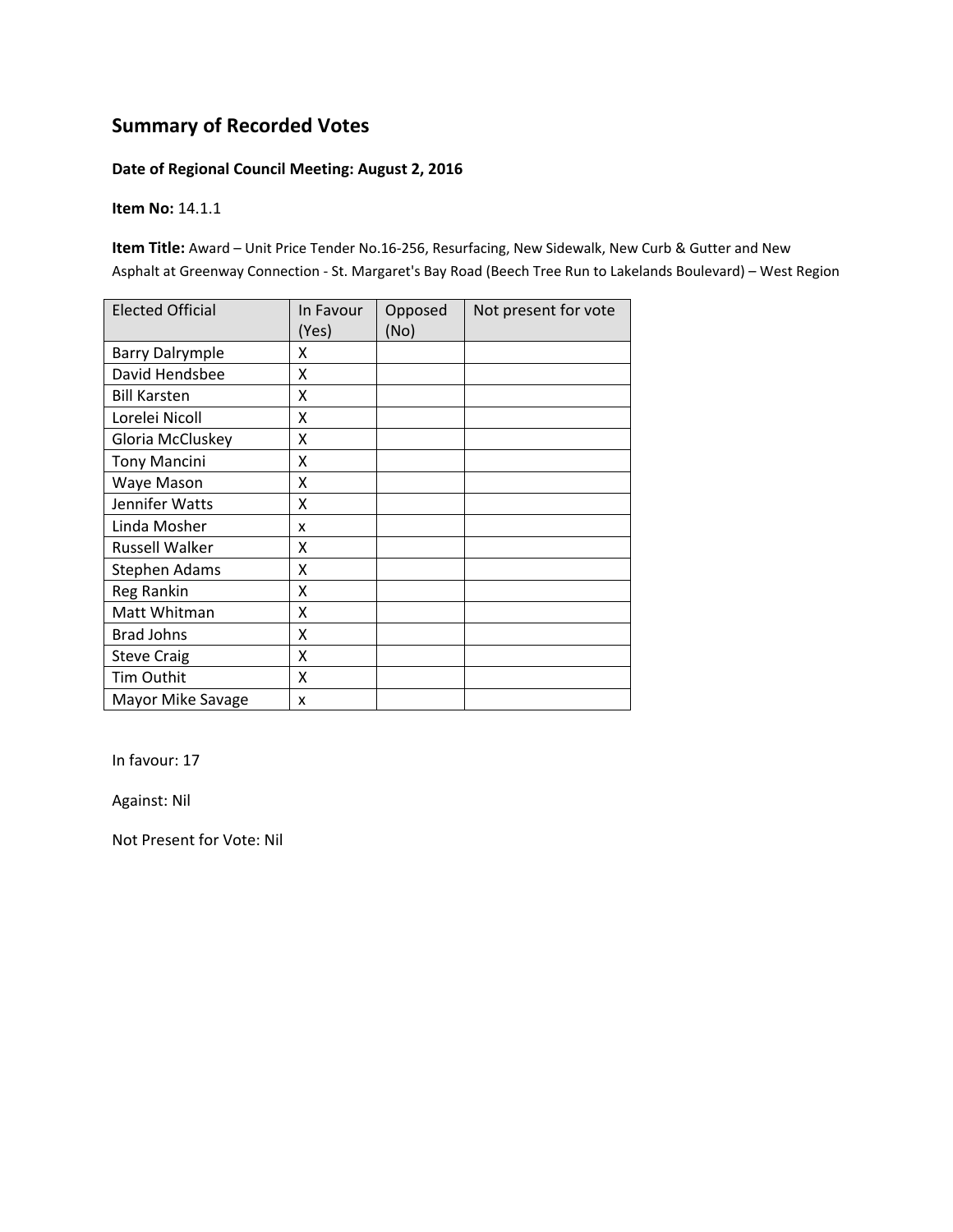### **Date of Regional Council Meeting: August 2, 2016**

**Item No:** 14.1.2

**Item Title:** Planning & Development Fee Review Phase One Report

| <b>Elected Official</b> | In Favour<br>(Yes) | Opposed<br>(No) | Not present for vote |
|-------------------------|--------------------|-----------------|----------------------|
| <b>Barry Dalrymple</b>  | x                  |                 |                      |
| David Hendsbee          | x                  |                 |                      |
| <b>Bill Karsten</b>     | x                  |                 |                      |
| Lorelei Nicoll          | X                  |                 |                      |
| Gloria McCluskey        | X                  |                 |                      |
| <b>Tony Mancini</b>     | Χ                  |                 |                      |
| Waye Mason              | Χ                  |                 |                      |
| Jennifer Watts          | x                  |                 |                      |
| Linda Mosher            |                    |                 | x                    |
| <b>Russell Walker</b>   | x                  |                 |                      |
| Stephen Adams           | x                  |                 |                      |
| Reg Rankin              | X                  |                 |                      |
| Matt Whitman            | Χ                  |                 |                      |
| <b>Brad Johns</b>       |                    |                 | x                    |
| <b>Steve Craig</b>      | x                  |                 |                      |
| <b>Tim Outhit</b>       | X                  |                 |                      |
| Mayor Mike Savage       | X                  |                 |                      |

In favour: 15

Against: Nil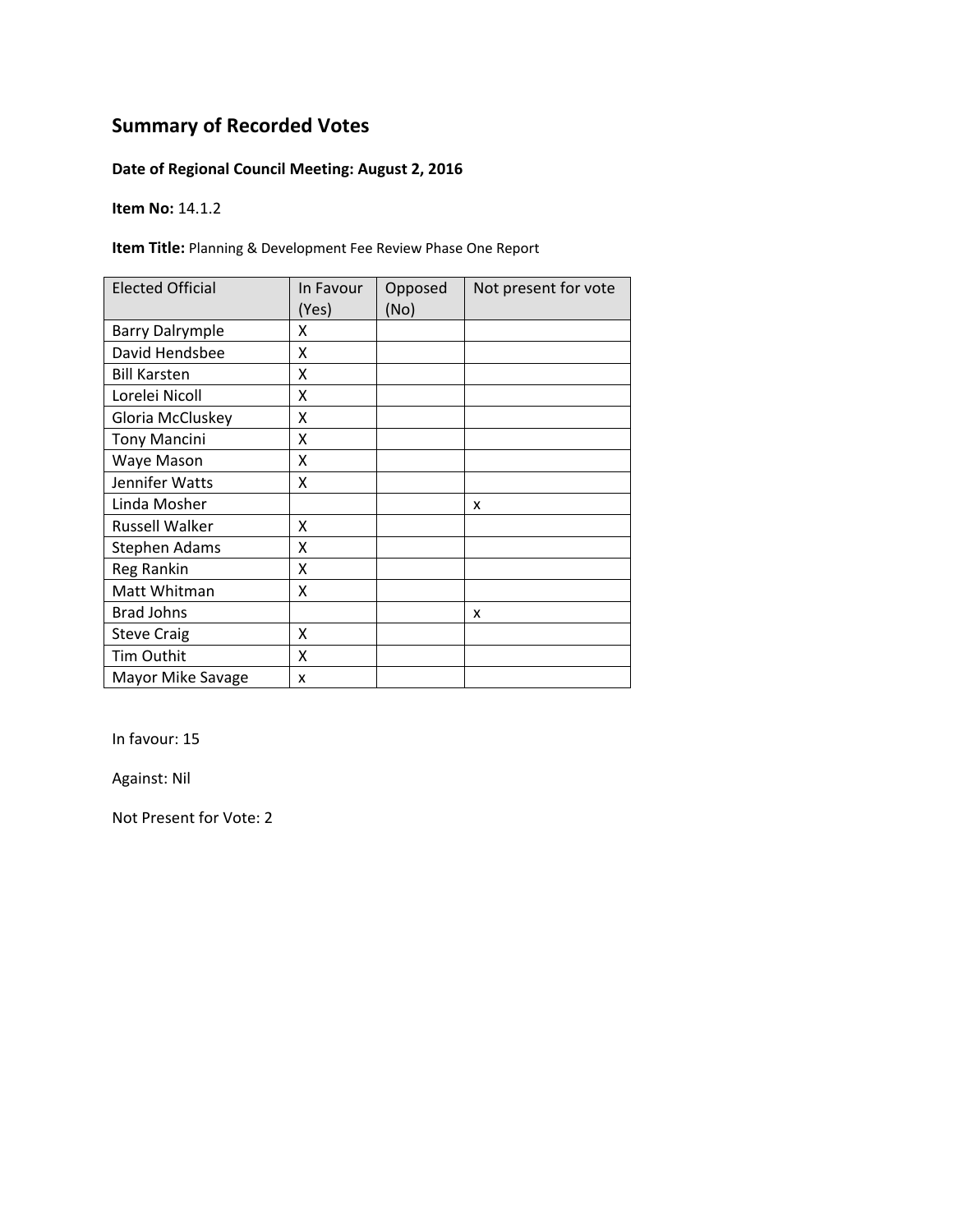### **Date of Regional Council Meeting: August 2, 2016**

**Item No:** 14.1.3

**Item Title:** Herring Cove Treatment Plant Community Integration Fund and Land Disposal Preparation Update

| <b>Elected Official</b> | In Favour<br>(Yes) | Opposed<br>(No) | Not present for vote |
|-------------------------|--------------------|-----------------|----------------------|
| <b>Barry Dalrymple</b>  | x                  |                 |                      |
| David Hendsbee          | X                  |                 |                      |
| <b>Bill Karsten</b>     | x                  |                 |                      |
| Lorelei Nicoll          | X                  |                 |                      |
| Gloria McCluskey        | Χ                  |                 |                      |
| <b>Tony Mancini</b>     | Χ                  |                 |                      |
| Waye Mason              | x                  |                 |                      |
| Jennifer Watts          | x                  |                 |                      |
| Linda Mosher            |                    |                 | x                    |
| <b>Russell Walker</b>   | Χ                  |                 |                      |
| <b>Stephen Adams</b>    | Χ                  |                 |                      |
| Reg Rankin              | X                  |                 |                      |
| Matt Whitman            | X                  |                 |                      |
| <b>Brad Johns</b>       |                    |                 | x                    |
| <b>Steve Craig</b>      | X                  |                 |                      |
| <b>Tim Outhit</b>       | X                  |                 |                      |
| Mayor Mike Savage       | X                  |                 |                      |

In favour: 15

Against: Nil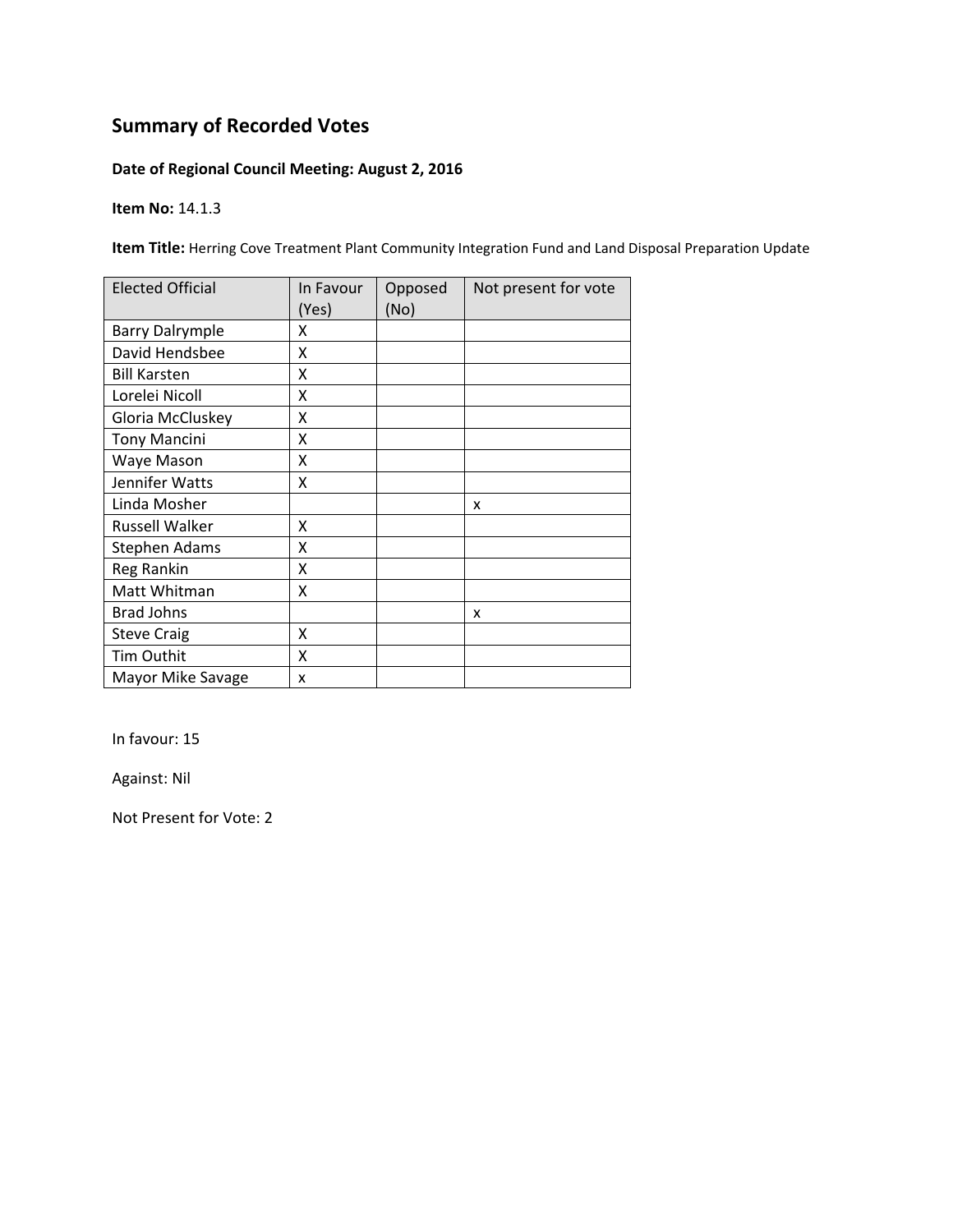### **Date of Regional Council Meeting: August 2, 2016**

**Item No:** 14.1.4

**Item Title:** Legislative Requests Update – Recommendation # 1

| <b>Elected Official</b> | In Favour<br>(Yes) | Opposed<br>(No) | Not present for vote |
|-------------------------|--------------------|-----------------|----------------------|
| <b>Barry Dalrymple</b>  | x                  |                 |                      |
| David Hendsbee          | X                  |                 |                      |
| <b>Bill Karsten</b>     | x                  |                 |                      |
| Lorelei Nicoll          | X                  |                 |                      |
| Gloria McCluskey        |                    | X               |                      |
| <b>Tony Mancini</b>     | Χ                  |                 |                      |
| Waye Mason              | Χ                  |                 |                      |
| Jennifer Watts          | x                  |                 |                      |
| Linda Mosher            |                    |                 | x                    |
| <b>Russell Walker</b>   | x                  |                 |                      |
| <b>Stephen Adams</b>    |                    | x               |                      |
| Reg Rankin              |                    | x               |                      |
| Matt Whitman            | X                  |                 |                      |
| <b>Brad Johns</b>       |                    |                 | x                    |
| <b>Steve Craig</b>      | x                  |                 |                      |
| <b>Tim Outhit</b>       | X                  |                 |                      |
| Mayor Mike Savage       | X                  |                 |                      |

In favour: 12

Against: 3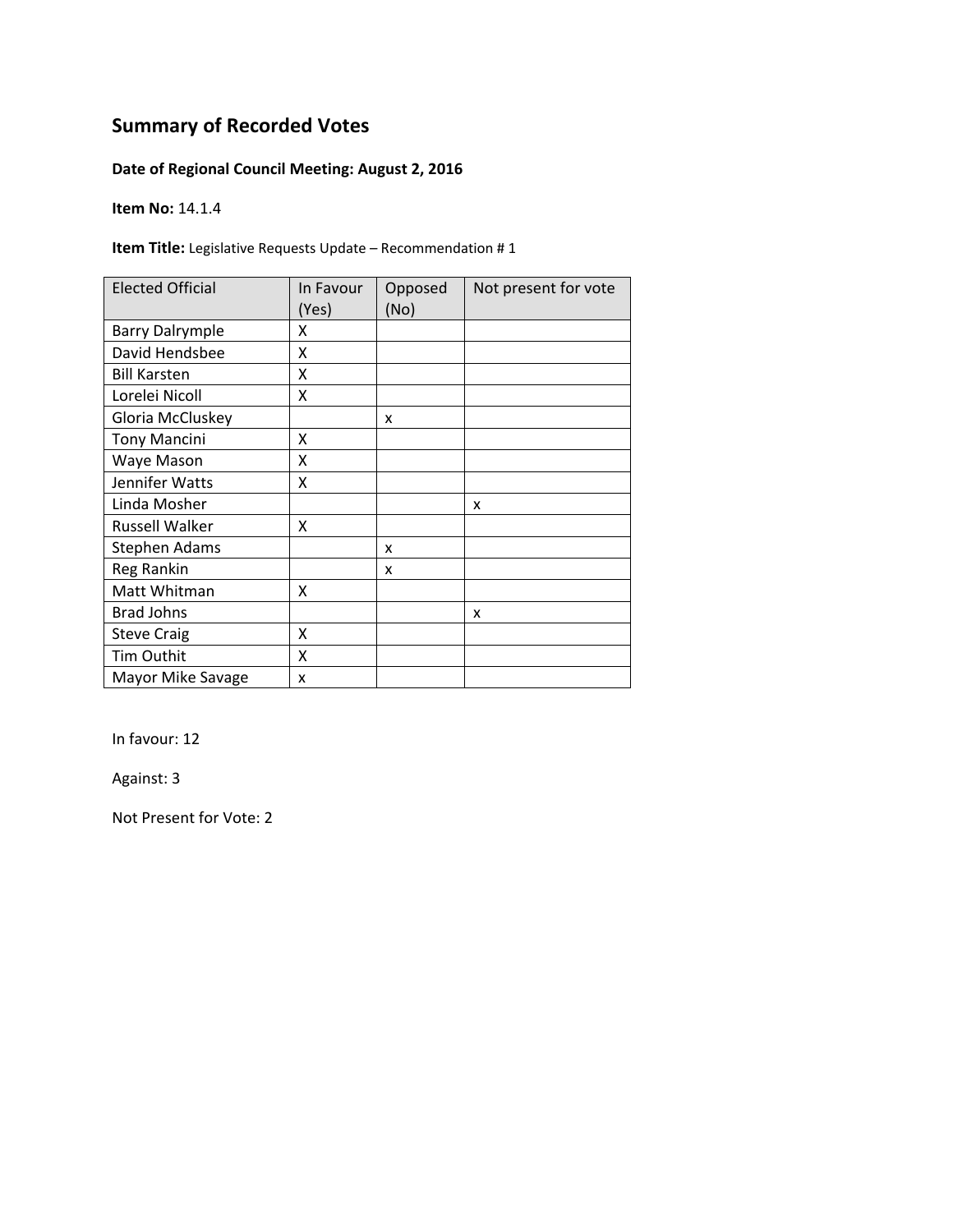### **Date of Regional Council Meeting: August 2, 2016**

**Item No:** 14.1.4

**Item Title:** Legislative Requests Update – Recommendation # 2

| <b>Elected Official</b> | In Favour<br>(Yes) | Opposed<br>(No) | Not present for vote |
|-------------------------|--------------------|-----------------|----------------------|
| <b>Barry Dalrymple</b>  | x                  |                 |                      |
| David Hendsbee          | X                  |                 |                      |
| <b>Bill Karsten</b>     | X                  |                 |                      |
| Lorelei Nicoll          | X                  |                 |                      |
| Gloria McCluskey        | x                  |                 |                      |
| <b>Tony Mancini</b>     | X                  |                 |                      |
| Waye Mason              | Χ                  |                 |                      |
| Jennifer Watts          | Χ                  |                 |                      |
| Linda Mosher            |                    |                 | X                    |
| <b>Russell Walker</b>   | x                  |                 |                      |
| <b>Stephen Adams</b>    | x                  |                 |                      |
| Reg Rankin              | x                  |                 |                      |
| Matt Whitman            | x                  |                 |                      |
| <b>Brad Johns</b>       |                    |                 | x                    |
| <b>Steve Craig</b>      | X                  |                 |                      |
| Tim Outhit              | Χ                  |                 |                      |
| Mayor Mike Savage       | x                  |                 |                      |

In favour: 15

Against: Nil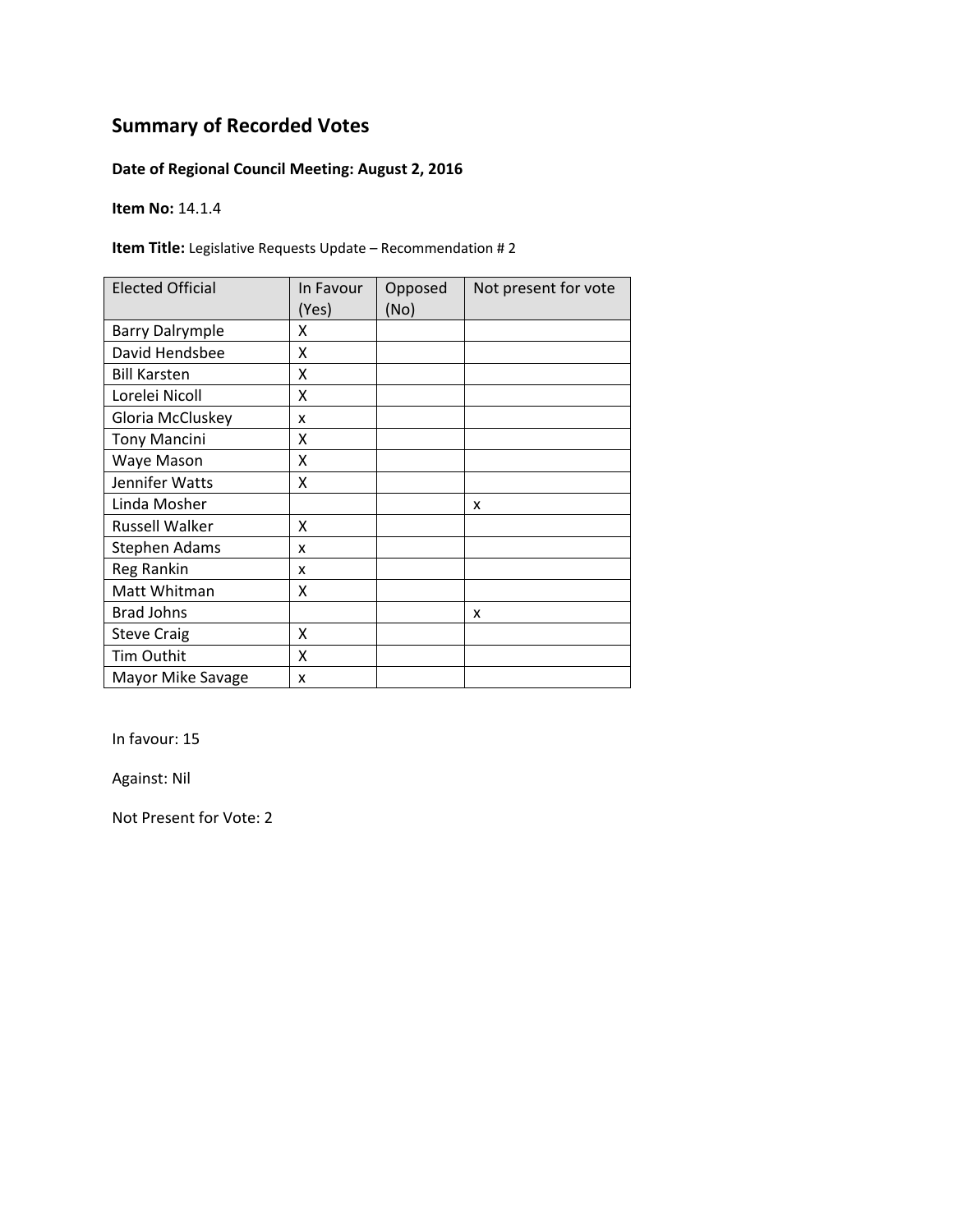### **Date of Regional Council Meeting: August 2, 2016**

**Item No:** 14.1.4

**Item Title:** Legislative Requests Update – Recommendation # 3

| <b>Elected Official</b> | In Favour<br>(Yes) | Opposed<br>(No) | Not present for vote |
|-------------------------|--------------------|-----------------|----------------------|
| <b>Barry Dalrymple</b>  | x                  |                 |                      |
| David Hendsbee          | x                  |                 |                      |
| <b>Bill Karsten</b>     | x                  |                 |                      |
| Lorelei Nicoll          | X                  |                 |                      |
| Gloria McCluskey        | x                  |                 |                      |
| <b>Tony Mancini</b>     | x                  |                 |                      |
| Waye Mason              | Χ                  |                 |                      |
| Jennifer Watts          | x                  |                 |                      |
| Linda Mosher            |                    |                 | x                    |
| <b>Russell Walker</b>   | x                  |                 |                      |
| <b>Stephen Adams</b>    | x                  |                 |                      |
| Reg Rankin              | x                  |                 |                      |
| Matt Whitman            | Χ                  |                 |                      |
| <b>Brad Johns</b>       |                    |                 | x                    |
| <b>Steve Craig</b>      | x                  |                 |                      |
| <b>Tim Outhit</b>       | X                  |                 |                      |
| Mayor Mike Savage       | X                  |                 |                      |

In favour: 15

Against: Nil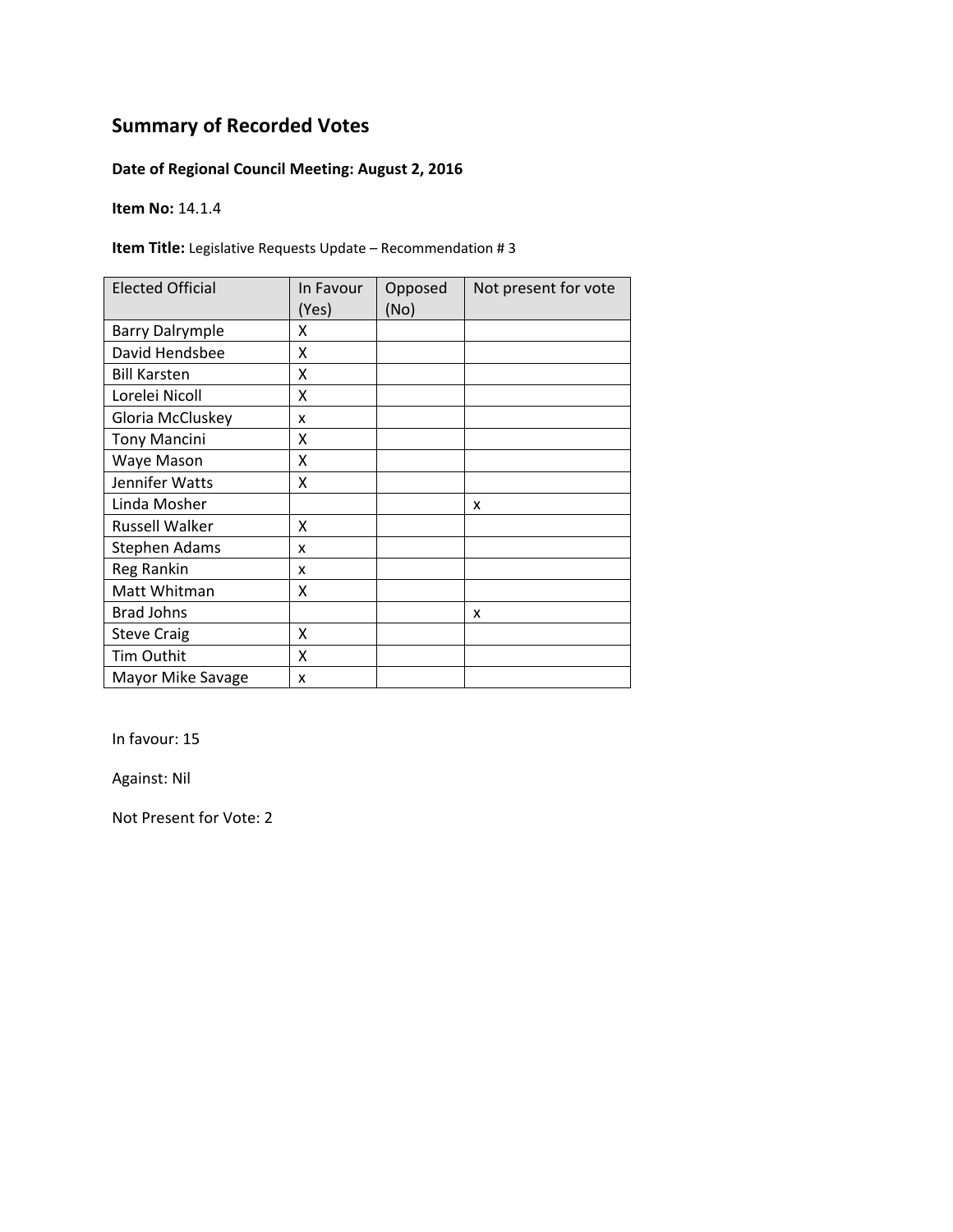### **Date of Regional Council Meeting: August 2, 2016**

**Item No:** 14.1.4

**Item Title:** Legislative Requests Update – Recommendation # 4

| <b>Elected Official</b> | In Favour<br>(Yes) | Opposed<br>(No) | Not present for vote |
|-------------------------|--------------------|-----------------|----------------------|
| <b>Barry Dalrymple</b>  | x                  |                 |                      |
| David Hendsbee          | x                  |                 |                      |
| <b>Bill Karsten</b>     | x                  |                 |                      |
| Lorelei Nicoll          | X                  |                 |                      |
| Gloria McCluskey        | x                  |                 |                      |
| <b>Tony Mancini</b>     | x                  |                 |                      |
| Waye Mason              | Χ                  |                 |                      |
| Jennifer Watts          | x                  |                 |                      |
| Linda Mosher            |                    |                 | x                    |
| <b>Russell Walker</b>   | x                  |                 |                      |
| <b>Stephen Adams</b>    | x                  |                 |                      |
| Reg Rankin              | x                  |                 |                      |
| Matt Whitman            | Χ                  |                 |                      |
| <b>Brad Johns</b>       |                    |                 | x                    |
| <b>Steve Craig</b>      | x                  |                 |                      |
| <b>Tim Outhit</b>       | X                  |                 |                      |
| Mayor Mike Savage       | X                  |                 |                      |

In favour: 15

Against: Nil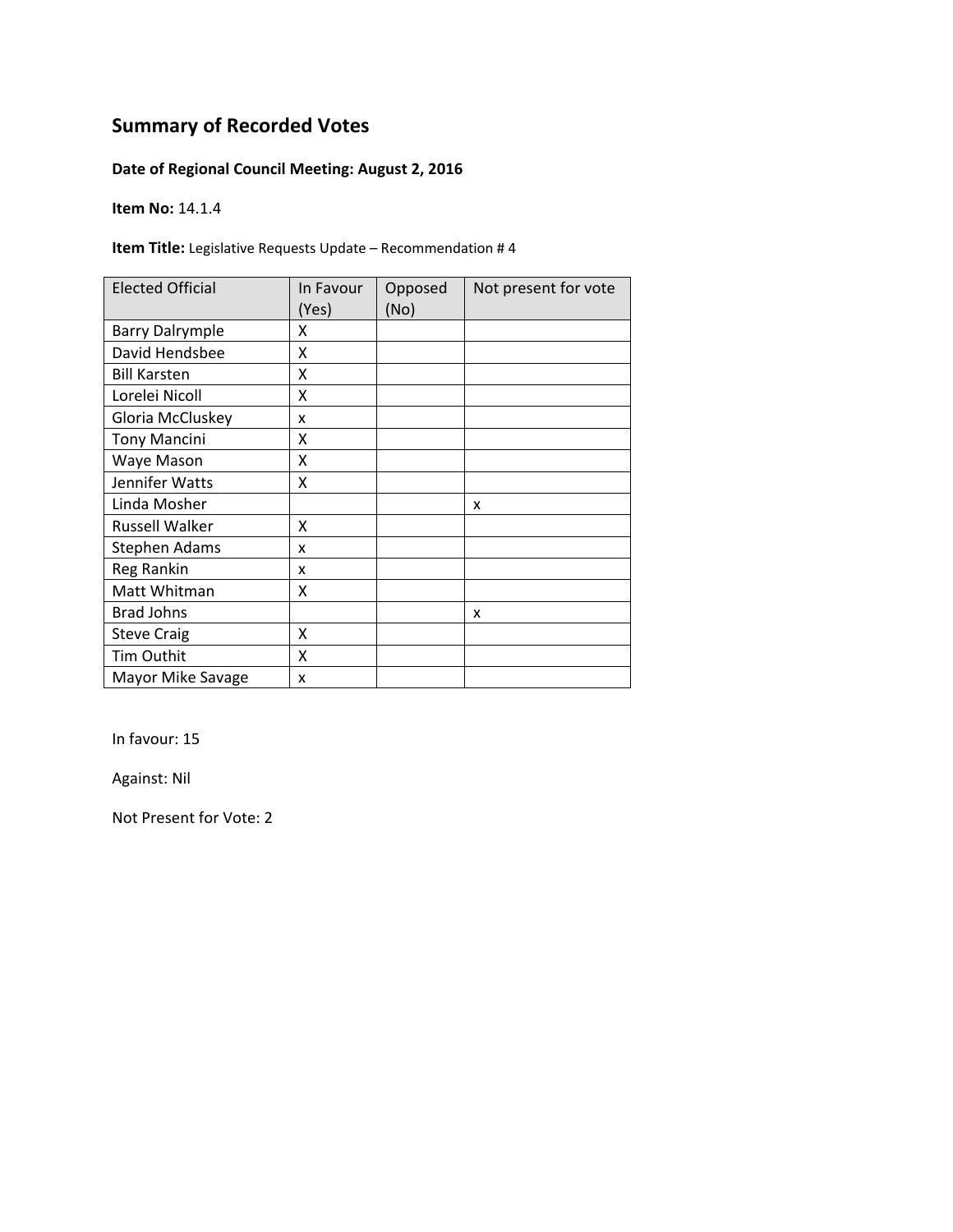### **Date of Regional Council Meeting: August 2, 2016**

**Item No:** 14.1.4

**Item Title:** Legislative Requests Update – Recommendation # 5

| <b>Elected Official</b> | In Favour<br>(Yes) | Opposed<br>(No) | Not present for vote |
|-------------------------|--------------------|-----------------|----------------------|
| <b>Barry Dalrymple</b>  | x                  |                 |                      |
| David Hendsbee          | x                  |                 |                      |
| <b>Bill Karsten</b>     | x                  |                 |                      |
| Lorelei Nicoll          | X                  |                 |                      |
| Gloria McCluskey        | x                  |                 |                      |
| <b>Tony Mancini</b>     | x                  |                 |                      |
| Waye Mason              | Χ                  |                 |                      |
| Jennifer Watts          | x                  |                 |                      |
| Linda Mosher            |                    |                 | x                    |
| <b>Russell Walker</b>   | x                  |                 |                      |
| <b>Stephen Adams</b>    | x                  |                 |                      |
| Reg Rankin              | x                  |                 |                      |
| Matt Whitman            | Χ                  |                 |                      |
| <b>Brad Johns</b>       |                    |                 | x                    |
| <b>Steve Craig</b>      | x                  |                 |                      |
| <b>Tim Outhit</b>       | X                  |                 |                      |
| Mayor Mike Savage       | X                  |                 |                      |

In favour: 15

Against: Nil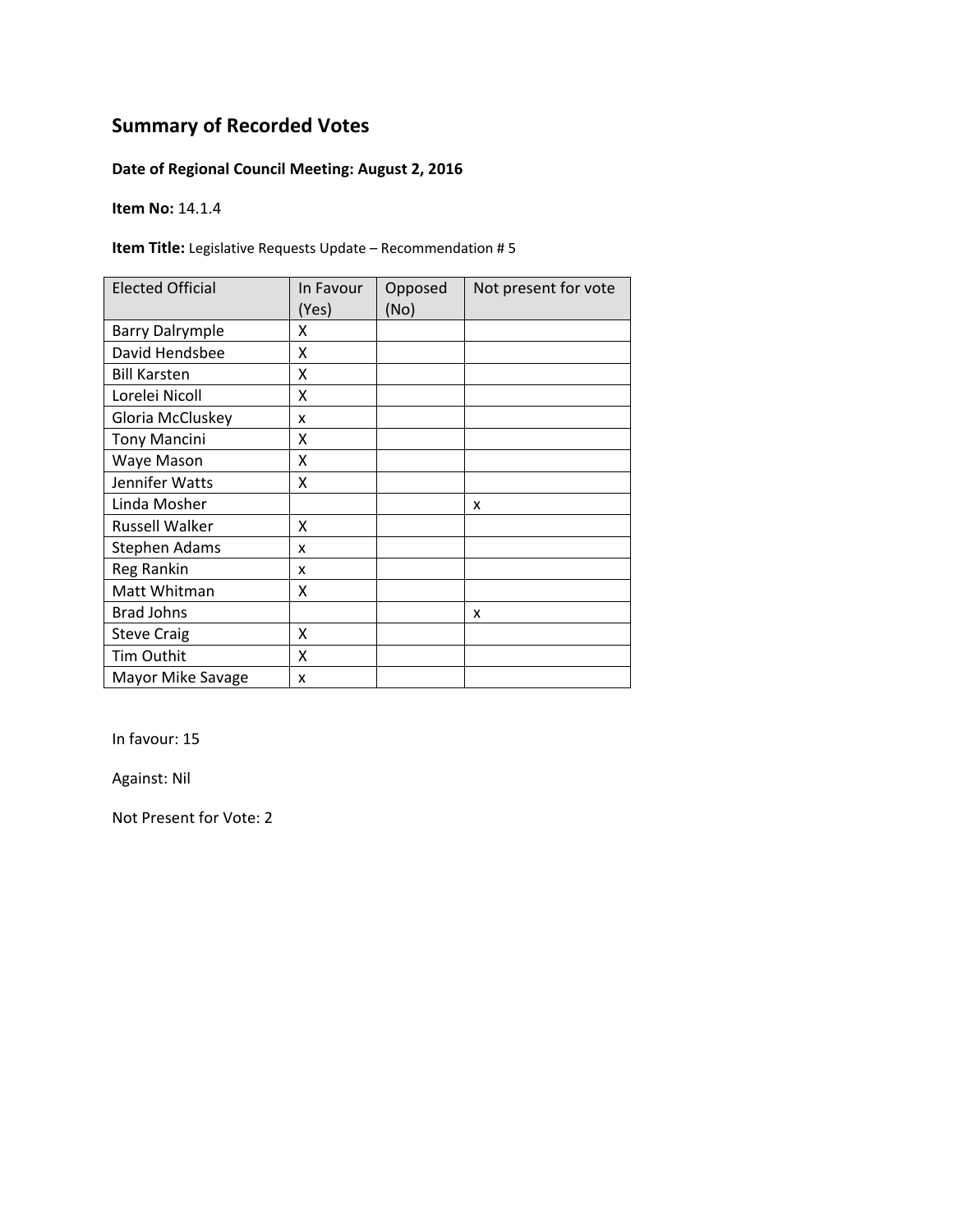#### **Date of Regional Council Meeting: August 2, 2016**

**Item No:** 14.1.5

**Item Title:** Graves Oakley – Permanent Rugby Facility

*Amendment – to consult with Rugby Nova Scotia to discuss potential partnerships*

| <b>Elected Official</b> | In Favour<br>(Yes) | Opposed<br>(No) | Not present for vote |
|-------------------------|--------------------|-----------------|----------------------|
| <b>Barry Dalrymple</b>  | x                  |                 |                      |
| David Hendsbee          | X                  |                 |                      |
| <b>Bill Karsten</b>     | X                  |                 |                      |
| Lorelei Nicoll          | X                  |                 |                      |
| Gloria McCluskey        | x                  |                 |                      |
| <b>Tony Mancini</b>     | Χ                  |                 |                      |
| Waye Mason              | Χ                  |                 |                      |
| Jennifer Watts          | Χ                  |                 |                      |
| Linda Mosher            |                    |                 | x                    |
| Russell Walker          | x                  |                 |                      |
| Stephen Adams           | x                  |                 |                      |
| Reg Rankin              | x                  |                 |                      |
| Matt Whitman            | Χ                  |                 |                      |
| <b>Brad Johns</b>       | x                  |                 |                      |
| <b>Steve Craig</b>      | Χ                  |                 |                      |
| Tim Outhit              | X                  |                 |                      |
| Mayor Mike Savage       | x                  |                 |                      |

In favour: 16

Against: Nil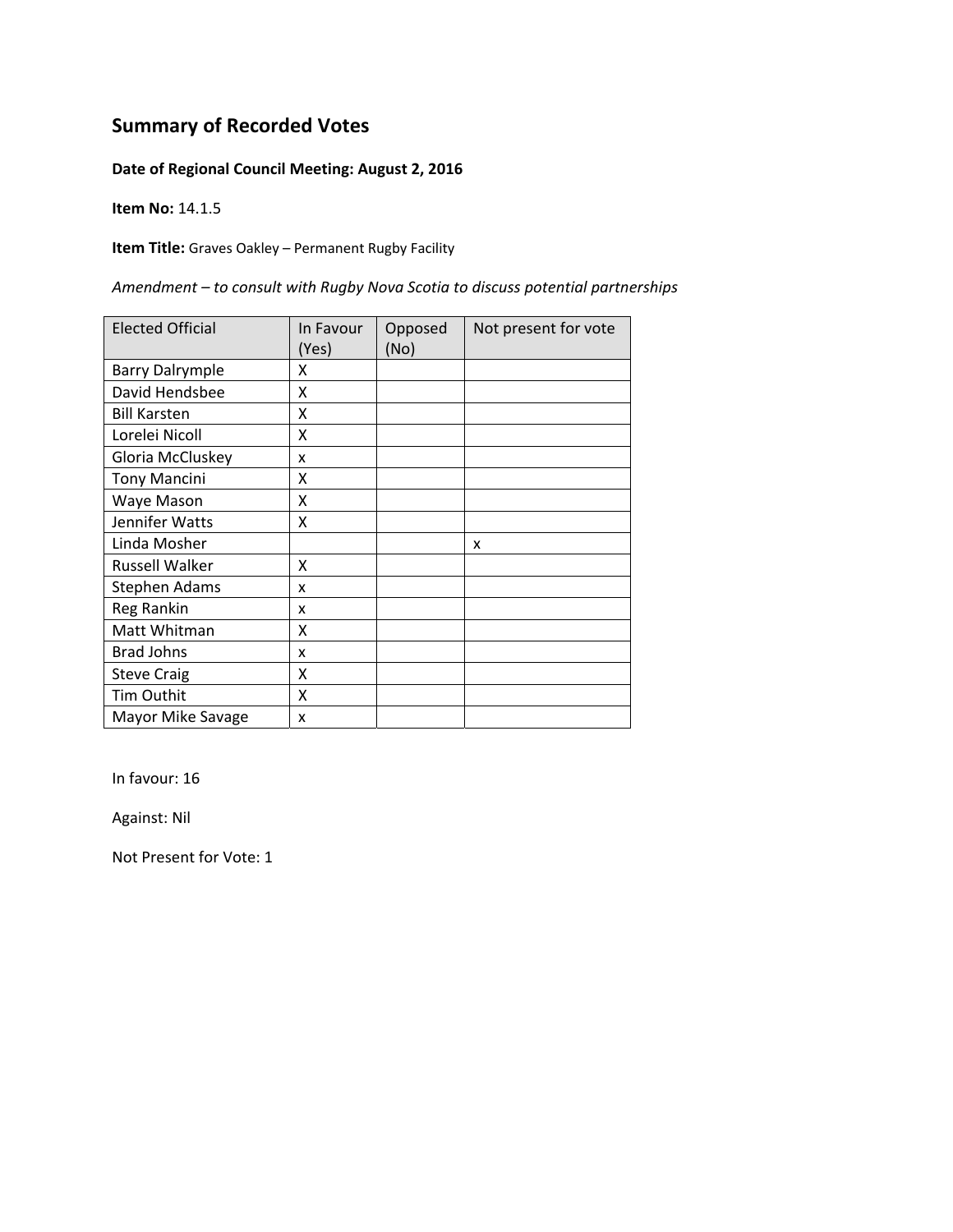### **Date of Regional Council Meeting: August 2, 2016**

**Item No:** 14.1.5

**Item Title:** Graves Oakley – Permanent Rugby Facility

*As amended*

| <b>Elected Official</b> | In Favour<br>(Yes) | Opposed<br>(No) | Not present for vote |
|-------------------------|--------------------|-----------------|----------------------|
| <b>Barry Dalrymple</b>  | x                  |                 |                      |
| David Hendsbee          | x                  |                 |                      |
| <b>Bill Karsten</b>     | x                  |                 |                      |
| Lorelei Nicoll          | Χ                  |                 |                      |
| Gloria McCluskey        | x                  |                 |                      |
| <b>Tony Mancini</b>     | x                  |                 |                      |
| Waye Mason              | X                  |                 |                      |
| Jennifer Watts          | x                  |                 |                      |
| Linda Mosher            |                    |                 | x                    |
| <b>Russell Walker</b>   | x                  |                 |                      |
| Stephen Adams           | x                  |                 |                      |
| Reg Rankin              | x                  |                 |                      |
| Matt Whitman            | X                  |                 |                      |
| <b>Brad Johns</b>       | x                  |                 |                      |
| <b>Steve Craig</b>      | X                  |                 |                      |
| <b>Tim Outhit</b>       | X                  |                 |                      |
| Mayor Mike Savage       | X                  |                 |                      |

In favour: 16

Against: Nil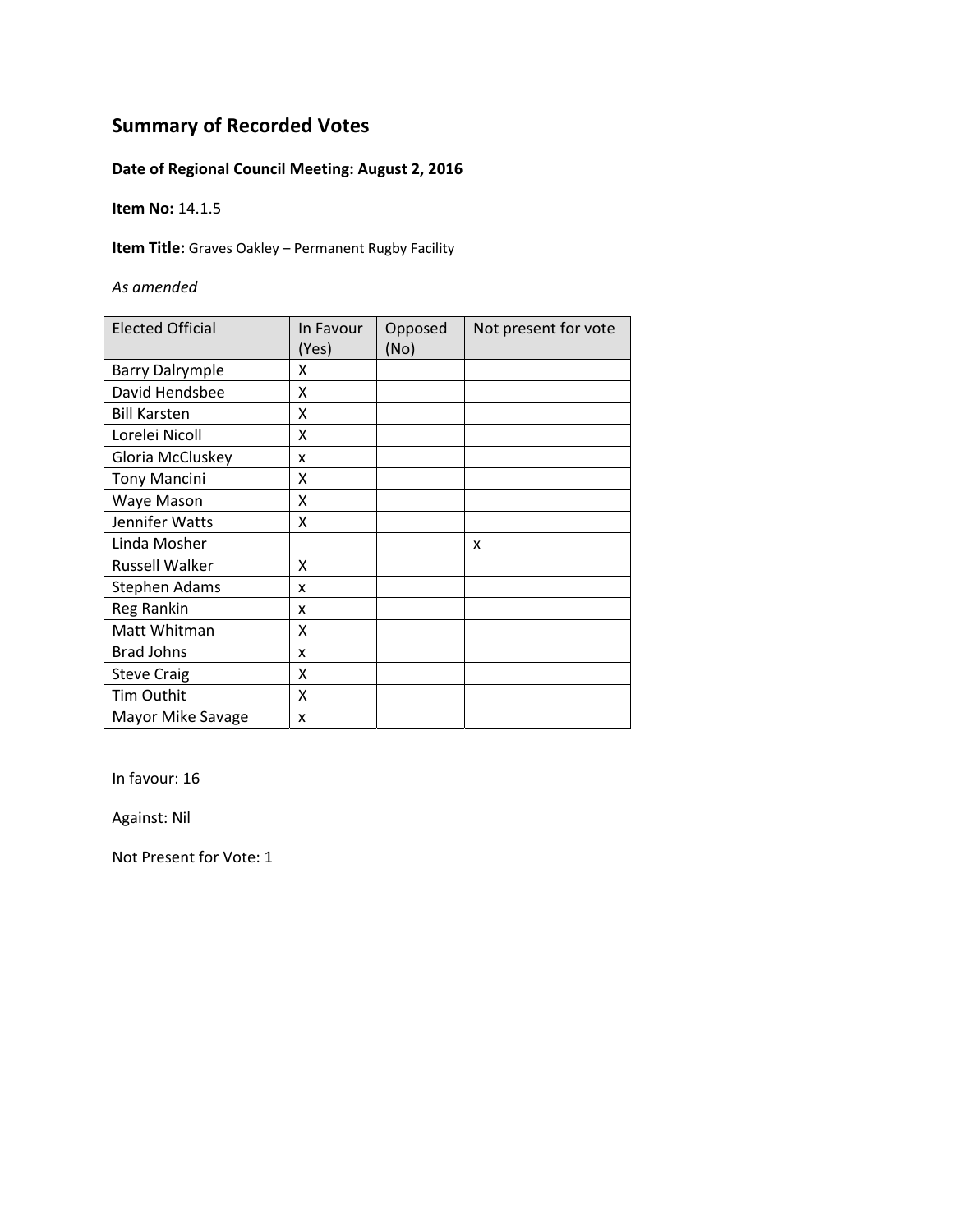#### **Date of Regional Council Meeting: August 2, 2016**

**Item No:** 14.1.6

**Item Title:** Beach and Park at Gordon R. Snow Community Centre

*Amendment – staff continue to investigate the opportunity for swimming access*

| <b>Elected Official</b> | In Favour<br>(Yes) | Opposed<br>(No) | Not present for vote |
|-------------------------|--------------------|-----------------|----------------------|
| <b>Barry Dalrymple</b>  | x                  |                 |                      |
| David Hendsbee          | X                  |                 |                      |
| <b>Bill Karsten</b>     | X                  |                 |                      |
| Lorelei Nicoll          | X                  |                 |                      |
| Gloria McCluskey        | x                  |                 |                      |
| <b>Tony Mancini</b>     | X                  |                 |                      |
| Waye Mason              | Χ                  |                 |                      |
| Jennifer Watts          | Χ                  |                 |                      |
| Linda Mosher            |                    |                 | x                    |
| <b>Russell Walker</b>   | X                  |                 |                      |
| Stephen Adams           | x                  |                 |                      |
| Reg Rankin              | x                  |                 |                      |
| Matt Whitman            | χ                  |                 |                      |
| <b>Brad Johns</b>       | x                  |                 |                      |
| <b>Steve Craig</b>      | X                  |                 |                      |
| Tim Outhit              | X                  |                 |                      |
| Mayor Mike Savage       | x                  |                 |                      |

In favour: 16

Against: Nil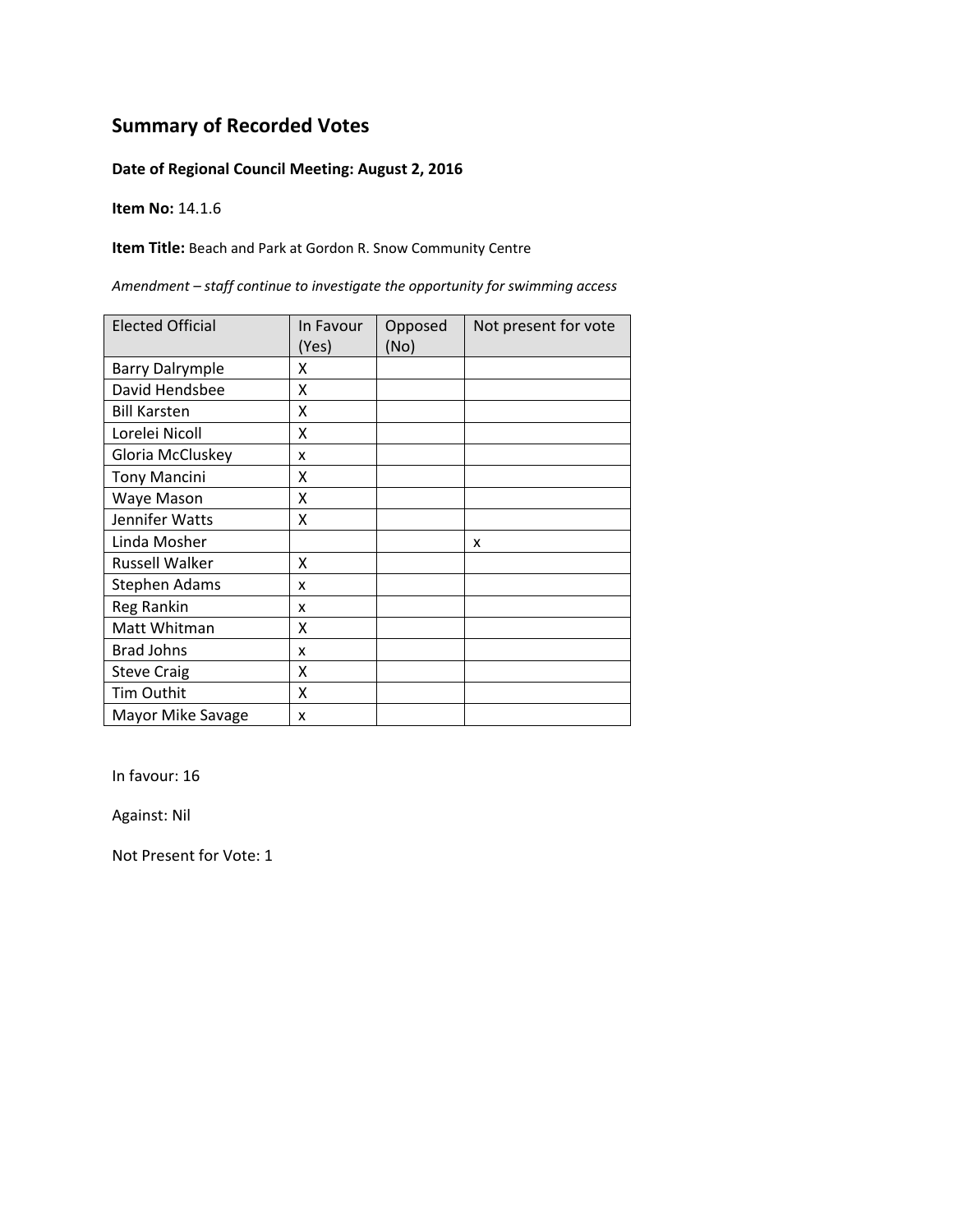### **Date of Regional Council Meeting: August 2, 2016**

**Item No:** 14.1.6

**Item Title:** Beach and Park at Gordon R. Snow Community Centre

*As amended*

| <b>Elected Official</b> | In Favour<br>(Yes) | Opposed<br>(No) | Not present for vote |
|-------------------------|--------------------|-----------------|----------------------|
| <b>Barry Dalrymple</b>  | x                  |                 |                      |
| David Hendsbee          | x                  |                 |                      |
| <b>Bill Karsten</b>     | X                  |                 |                      |
| Lorelei Nicoll          | X                  |                 |                      |
| Gloria McCluskey        | x                  |                 |                      |
| <b>Tony Mancini</b>     | x                  |                 |                      |
| Waye Mason              | Χ                  |                 |                      |
| Jennifer Watts          | x                  |                 |                      |
| Linda Mosher            |                    |                 | x                    |
| <b>Russell Walker</b>   | x                  |                 |                      |
| <b>Stephen Adams</b>    | x                  |                 |                      |
| Reg Rankin              | x                  |                 |                      |
| Matt Whitman            | χ                  |                 |                      |
| <b>Brad Johns</b>       | x                  |                 |                      |
| <b>Steve Craig</b>      | Χ                  |                 |                      |
| <b>Tim Outhit</b>       | Χ                  |                 |                      |
| Mayor Mike Savage       | x                  |                 |                      |

In favour: 16

Against: Nil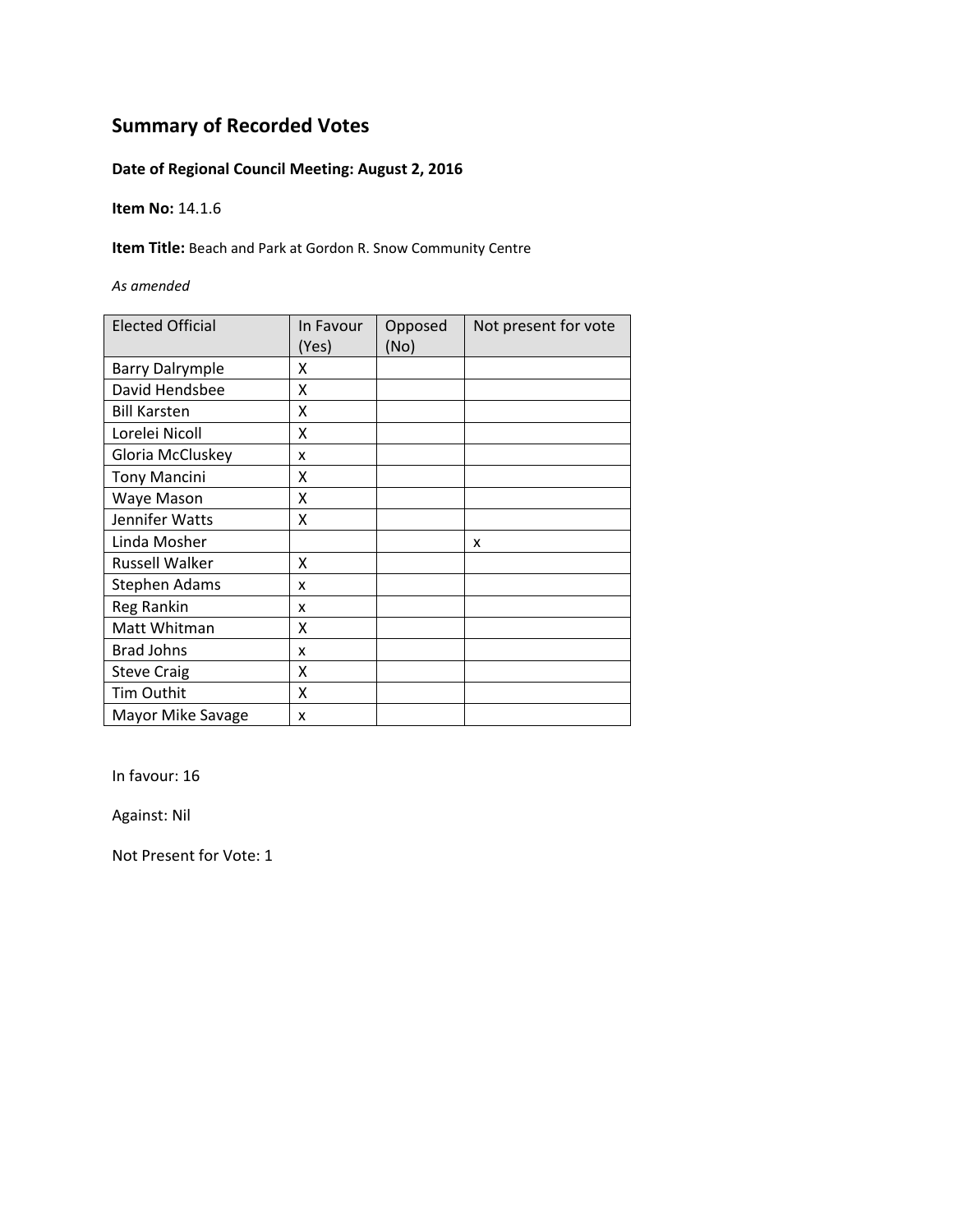### **Date of Regional Council Meeting: August 2, 2016**

**Item No:** 14.1.7

**Item Title:** Request for Permanent Encroachment – Barrington Street

| <b>Elected Official</b> | In Favour<br>(Yes) | Opposed<br>(No) | Not present for vote |
|-------------------------|--------------------|-----------------|----------------------|
| <b>Barry Dalrymple</b>  | x                  |                 |                      |
| David Hendsbee          | X                  |                 |                      |
| <b>Bill Karsten</b>     | X                  |                 |                      |
| Lorelei Nicoll          | X                  |                 |                      |
| Gloria McCluskey        | x                  |                 |                      |
| <b>Tony Mancini</b>     | Χ                  |                 |                      |
| Waye Mason              | Χ                  |                 |                      |
| Jennifer Watts          | Χ                  |                 |                      |
| Linda Mosher            |                    |                 | x                    |
| Russell Walker          | x                  |                 |                      |
| Stephen Adams           | x                  |                 |                      |
| Reg Rankin              | x                  |                 |                      |
| Matt Whitman            | Χ                  |                 |                      |
| <b>Brad Johns</b>       | x                  |                 |                      |
| <b>Steve Craig</b>      | X                  |                 |                      |
| Tim Outhit              | X                  |                 |                      |
| Mayor Mike Savage       | x                  |                 |                      |

In favour: 16

Against: Nil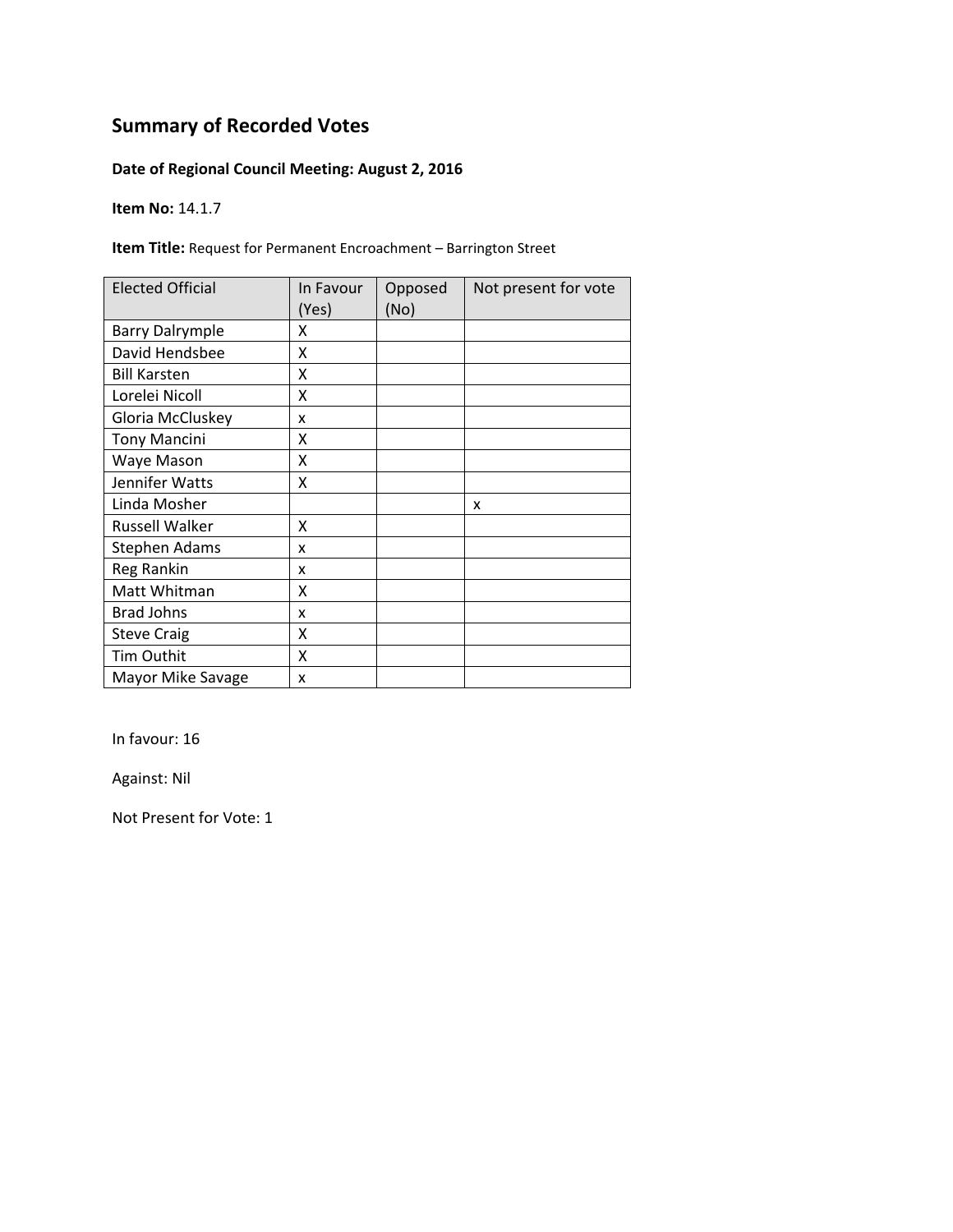### **Date of Regional Council Meeting: August 2, 2016**

**Item No:** 14.1.8

**Item Title:** Nova Scotia Nature Trust 100 Wild Islands

| <b>Elected Official</b> | In Favour<br>(Yes) | Opposed<br>(No) | Not present for vote |
|-------------------------|--------------------|-----------------|----------------------|
| <b>Barry Dalrymple</b>  | x                  |                 |                      |
| David Hendsbee          | x                  |                 |                      |
| <b>Bill Karsten</b>     | x                  |                 |                      |
| Lorelei Nicoll          | X                  |                 |                      |
| Gloria McCluskey        | x                  |                 |                      |
| <b>Tony Mancini</b>     | x                  |                 |                      |
| Waye Mason              | Χ                  |                 |                      |
| Jennifer Watts          | x                  |                 |                      |
| Linda Mosher            |                    |                 | x                    |
| <b>Russell Walker</b>   | x                  |                 |                      |
| <b>Stephen Adams</b>    | x                  |                 |                      |
| Reg Rankin              | x                  |                 |                      |
| Matt Whitman            | Χ                  |                 |                      |
| <b>Brad Johns</b>       |                    |                 | x                    |
| <b>Steve Craig</b>      | x                  |                 |                      |
| <b>Tim Outhit</b>       | X                  |                 |                      |
| Mayor Mike Savage       | X                  |                 |                      |

In favour: 15

Against: Nil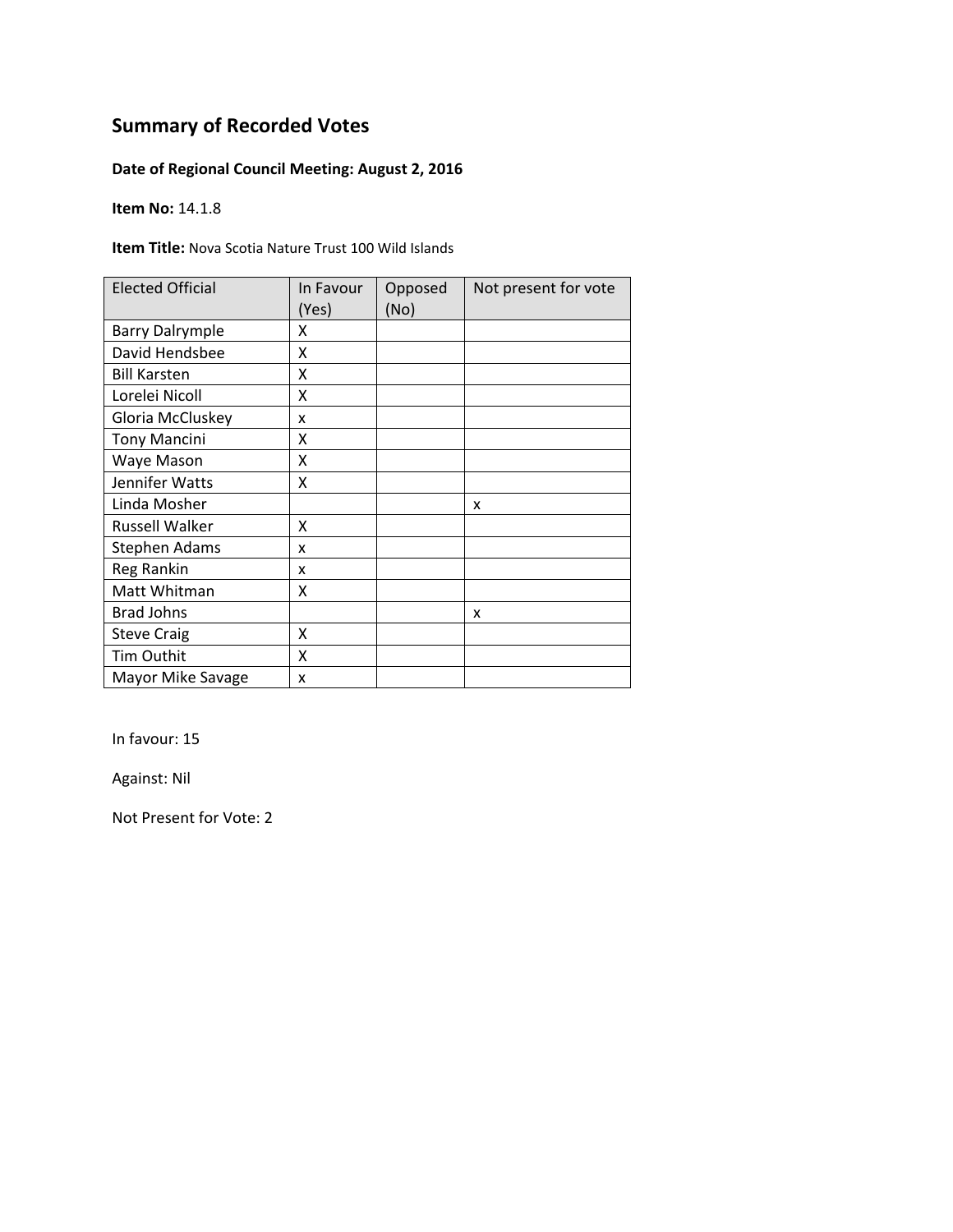### **Date of Regional Council Meeting: August 2, 2016**

**Item No:** 14.1.9

**Item Title:** Tennis Canada Proposal

| <b>Elected Official</b> | In Favour<br>(Yes) | Opposed<br>(No) | Not present for vote |
|-------------------------|--------------------|-----------------|----------------------|
| <b>Barry Dalrymple</b>  | χ                  |                 |                      |
| David Hendsbee          | x                  |                 |                      |
| <b>Bill Karsten</b>     | χ                  |                 |                      |
| Lorelei Nicoll          | X                  |                 |                      |
| Gloria McCluskey        | x                  |                 |                      |
| <b>Tony Mancini</b>     | Χ                  |                 |                      |
| Waye Mason              | Χ                  |                 |                      |
| Jennifer Watts          | Χ                  |                 |                      |
| Linda Mosher            | x                  |                 |                      |
| <b>Russell Walker</b>   | χ                  |                 |                      |
| Stephen Adams           | x                  |                 |                      |
| Reg Rankin              | x                  |                 |                      |
| Matt Whitman            | Χ                  |                 |                      |
| <b>Brad Johns</b>       | x                  |                 |                      |
| <b>Steve Craig</b>      | Χ                  |                 |                      |
| <b>Tim Outhit</b>       | Χ                  |                 |                      |
| Mayor Mike Savage       | X                  |                 |                      |

In favour: 17

Against: Nil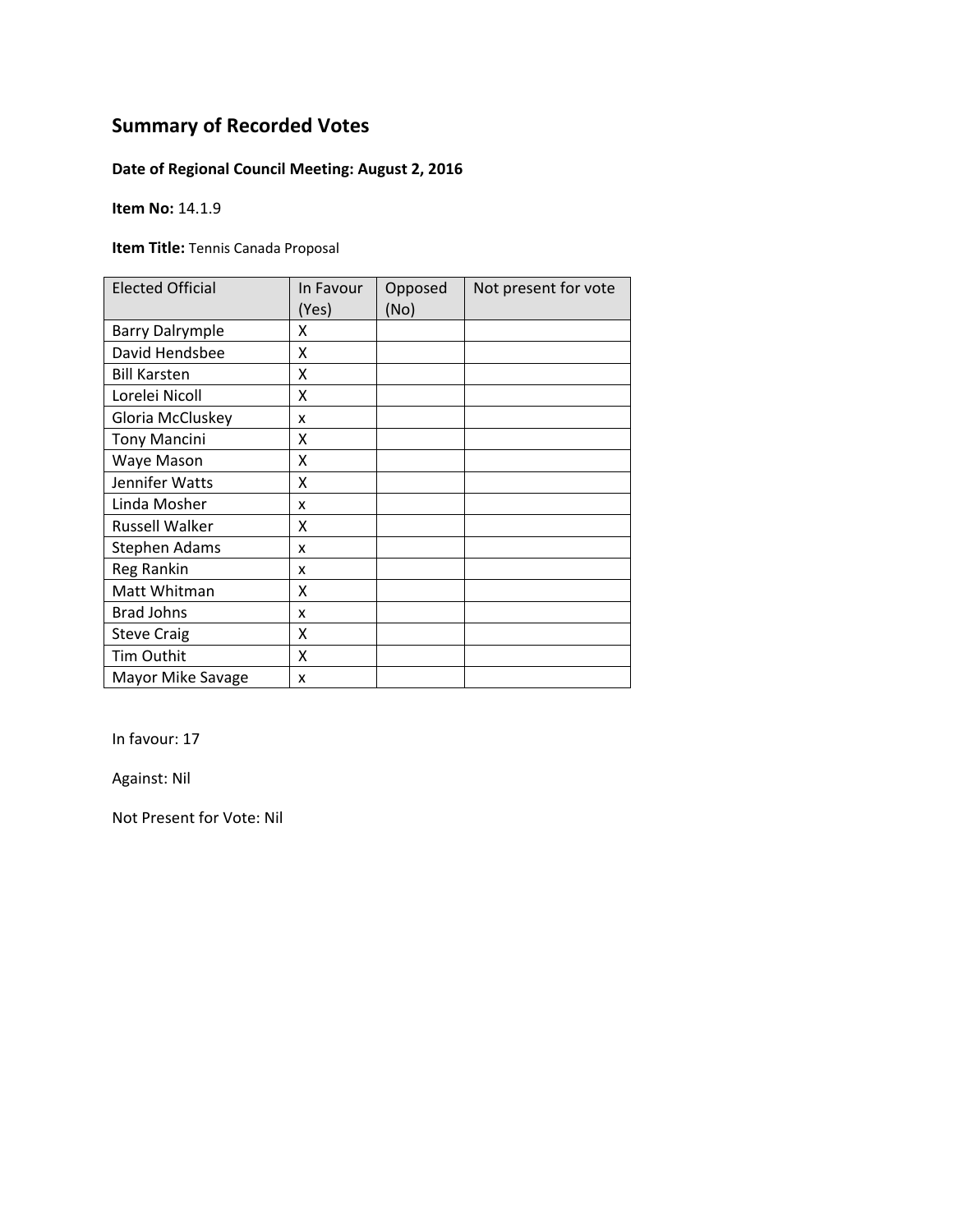### **Date of Regional Council Meeting: August 2, 2016**

**Item No:** 14.1.10

**Item Title:** Request for Proposal No. 15‐150 – Dartmouth 4‐Pad Arena Design‐Build; Tenant Space – Recommendation # 1

| <b>Elected Official</b> | In Favour<br>(Yes) | Opposed<br>(No) | Not present for vote |
|-------------------------|--------------------|-----------------|----------------------|
| <b>Barry Dalrymple</b>  | x                  |                 |                      |
| David Hendsbee          | x                  |                 |                      |
| <b>Bill Karsten</b>     | X                  |                 |                      |
| Lorelei Nicoll          | Χ                  |                 |                      |
| Gloria McCluskey        | x                  |                 |                      |
| <b>Tony Mancini</b>     | X                  |                 |                      |
| Waye Mason              | Χ                  |                 |                      |
| Jennifer Watts          | Χ                  |                 |                      |
| Linda Mosher            |                    |                 | X                    |
| <b>Russell Walker</b>   | X                  |                 |                      |
| <b>Stephen Adams</b>    | x                  |                 |                      |
| Reg Rankin              | x                  |                 |                      |
| Matt Whitman            | Χ                  |                 |                      |
| <b>Brad Johns</b>       | x                  |                 |                      |
| <b>Steve Craig</b>      | X                  |                 |                      |
| Tim Outhit              | X                  |                 |                      |
| Mayor Mike Savage       | x                  |                 |                      |

In favour: 16

Against: Nil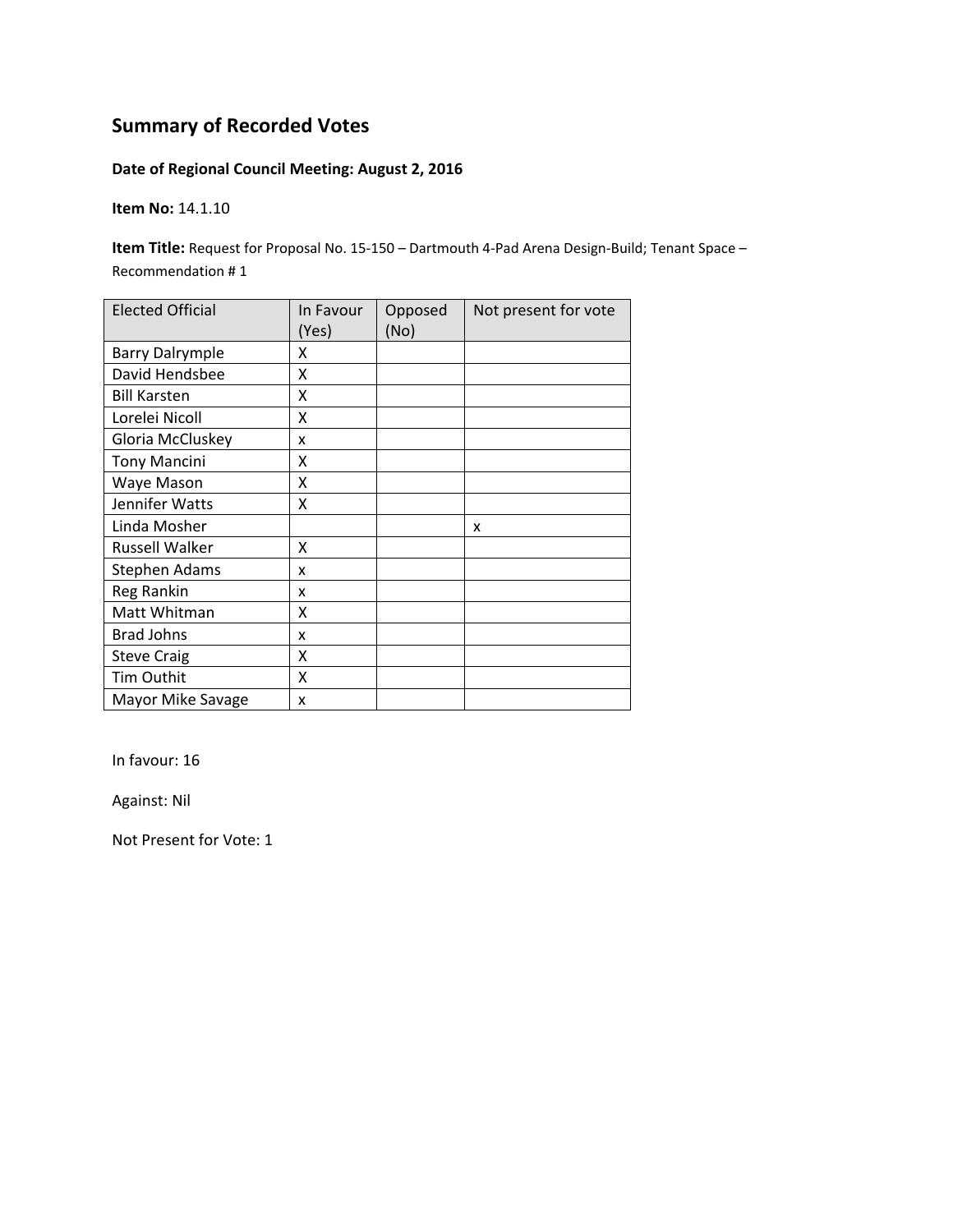### **Date of Regional Council Meeting: August 2, 2016**

**Item No:** 14.1.10

**Item Title:** Request for Proposal No. 15‐150 – Dartmouth 4‐Pad Arena Design‐Build; Tenant Space – Recommendation # 2

*Defeated*

| <b>Elected Official</b> | In Favour<br>(Yes) | Opposed<br>(No) | Not present for vote |
|-------------------------|--------------------|-----------------|----------------------|
| <b>Barry Dalrymple</b>  |                    | X               |                      |
| David Hendsbee          | x                  |                 |                      |
| <b>Bill Karsten</b>     | x                  |                 |                      |
| Lorelei Nicoll          |                    | x               |                      |
| Gloria McCluskey        |                    | X               |                      |
| <b>Tony Mancini</b>     |                    | X               |                      |
| Waye Mason              |                    | X               |                      |
| Jennifer Watts          |                    | X               |                      |
| Linda Mosher            |                    |                 | x                    |
| <b>Russell Walker</b>   | x                  |                 |                      |
| Stephen Adams           |                    | x               |                      |
| Reg Rankin              | x                  |                 |                      |
| Matt Whitman            |                    | X               |                      |
| <b>Brad Johns</b>       | x                  |                 |                      |
| <b>Steve Craig</b>      |                    | X               |                      |
| Tim Outhit              | x                  |                 |                      |
| Mayor Mike Savage       |                    | x               |                      |

In favour: 6

Against: 10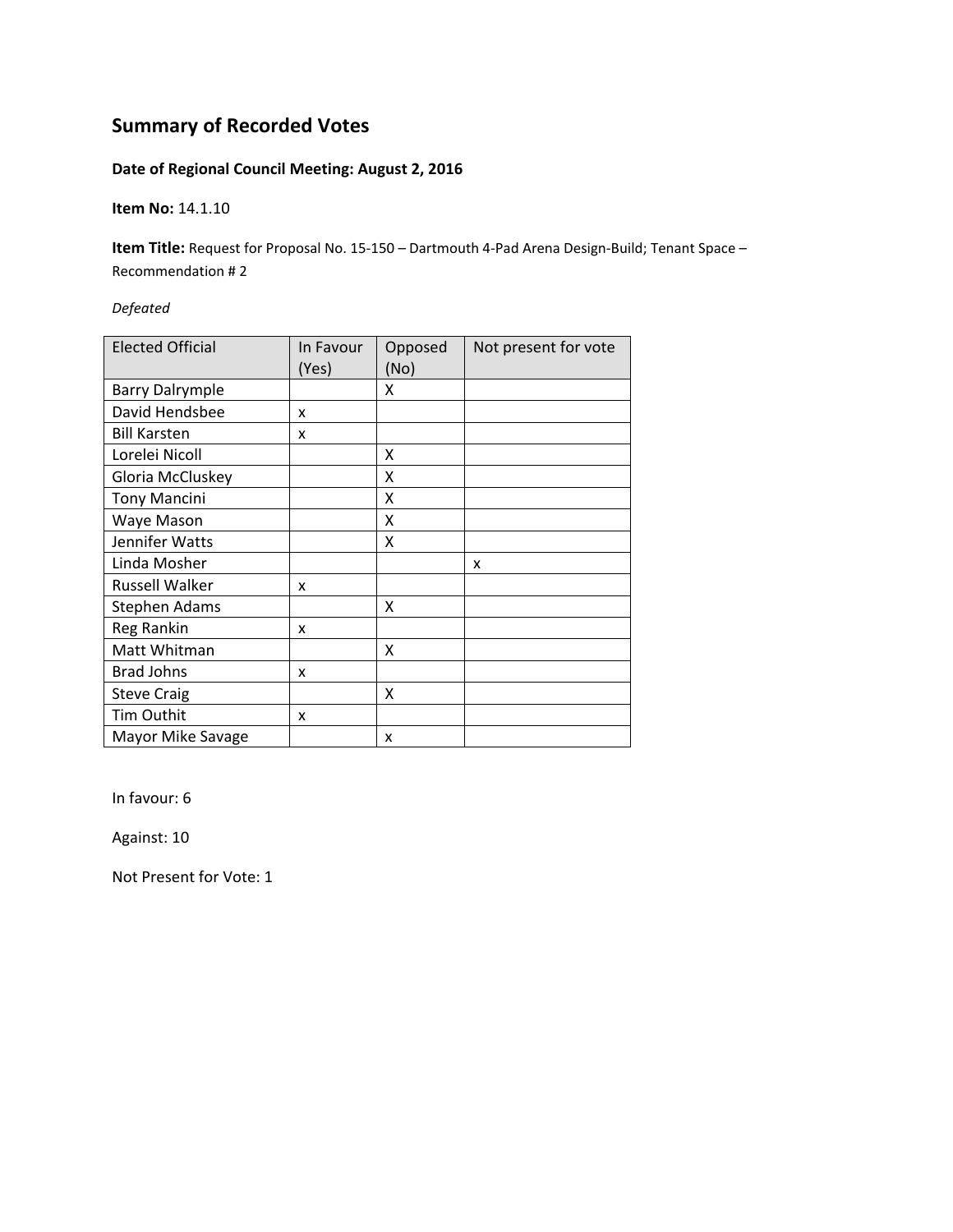### **Date of Regional Council Meeting: August 2, 2016**

**Item No:** 14.1.10

**Item Title:** Request for Proposal No. 15‐150 – Dartmouth 4‐Pad Arena Design‐Build; Tenant Space – Recommendation # 3

| <b>Elected Official</b> | In Favour<br>(Yes) | Opposed<br>(No) | Not present for vote |
|-------------------------|--------------------|-----------------|----------------------|
| <b>Barry Dalrymple</b>  | x                  |                 |                      |
| David Hendsbee          | x                  |                 |                      |
| <b>Bill Karsten</b>     | X                  |                 |                      |
| Lorelei Nicoll          | Χ                  |                 |                      |
| Gloria McCluskey        | x                  |                 |                      |
| <b>Tony Mancini</b>     | X                  |                 |                      |
| Waye Mason              | Χ                  |                 |                      |
| Jennifer Watts          | Χ                  |                 |                      |
| Linda Mosher            |                    |                 | X                    |
| <b>Russell Walker</b>   | X                  |                 |                      |
| <b>Stephen Adams</b>    | x                  |                 |                      |
| Reg Rankin              | x                  |                 |                      |
| Matt Whitman            | Χ                  |                 |                      |
| <b>Brad Johns</b>       | x                  |                 |                      |
| <b>Steve Craig</b>      | X                  |                 |                      |
| Tim Outhit              | X                  |                 |                      |
| Mayor Mike Savage       | x                  |                 |                      |

In favour: 16

Against: Nil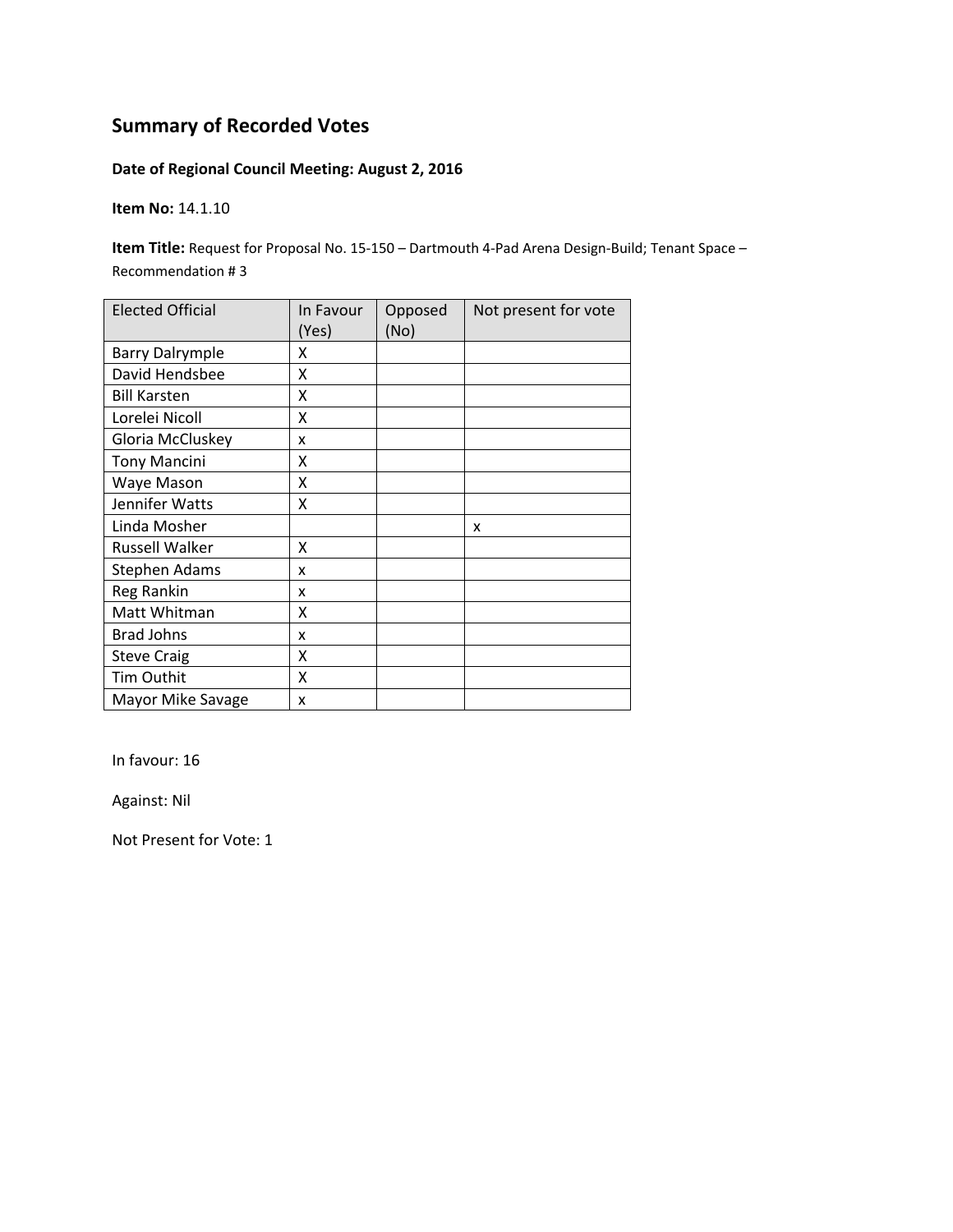#### **Date of Regional Council Meeting: August 2, 2016**

**Item No:** 14.1.10

**Item Title:** Request for Proposal No. 15‐150 – Dartmouth 4‐Pad Arena Design‐Build; Tenant Space – Recommendation # 2

| <b>Elected Official</b> | In Favour<br>(Yes) | Opposed<br>(No) | Not present for vote |
|-------------------------|--------------------|-----------------|----------------------|
| <b>Barry Dalrymple</b>  | x                  |                 |                      |
| David Hendsbee          | X                  |                 |                      |
| <b>Bill Karsten</b>     | X                  |                 |                      |
| Lorelei Nicoll          | X                  |                 |                      |
| Gloria McCluskey        | x                  |                 |                      |
| <b>Tony Mancini</b>     | x                  |                 |                      |
| Waye Mason              | x                  |                 |                      |
| Jennifer Watts          | X                  |                 |                      |
| Linda Mosher            |                    |                 | x                    |
| <b>Russell Walker</b>   | x                  |                 |                      |
| Stephen Adams           | x                  |                 |                      |
| Reg Rankin              | x                  |                 |                      |
| Matt Whitman            | Χ                  |                 |                      |
| <b>Brad Johns</b>       | x                  |                 |                      |
| <b>Steve Craig</b>      | Χ                  |                 |                      |
| Tim Outhit              | x                  |                 |                      |
| Mayor Mike Savage       | x                  |                 |                      |

*Amendment – to include "Dartmouth" in the name*

In favour: 16

Against: Nil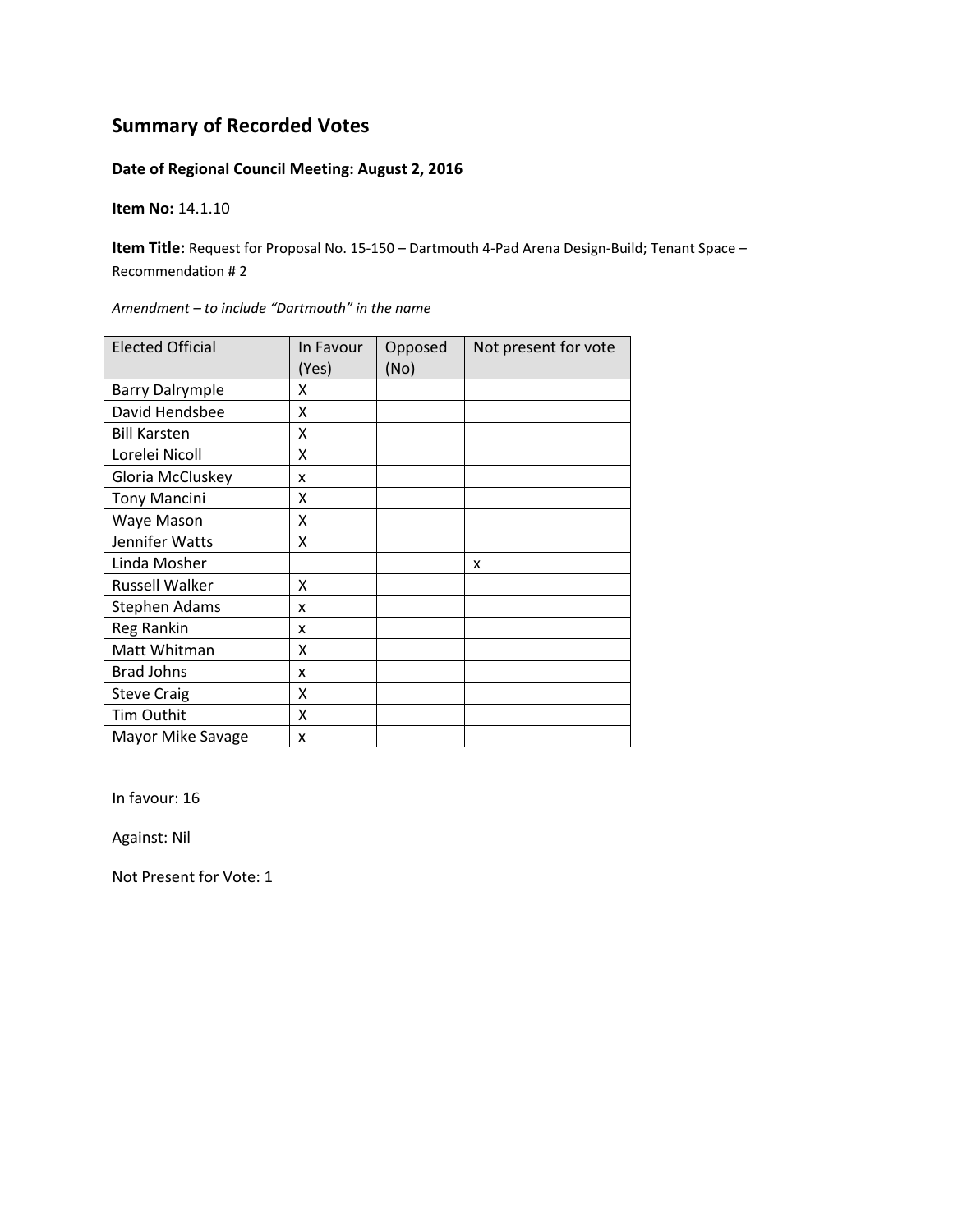### **Date of Regional Council Meeting: August 2, 2016**

**Item No:** 14.1.11

**Item Title:** Policy for Acceptance and Adoption of Old, Abandoned, or Orphan Cemeteries

| <b>Elected Official</b> | In Favour<br>(Yes) | Opposed<br>(No) | Not present for vote |
|-------------------------|--------------------|-----------------|----------------------|
| <b>Barry Dalrymple</b>  | x                  |                 |                      |
| David Hendsbee          | X                  |                 |                      |
| <b>Bill Karsten</b>     | X                  |                 |                      |
| Lorelei Nicoll          | X                  |                 |                      |
| Gloria McCluskey        | x                  |                 |                      |
| <b>Tony Mancini</b>     | Χ                  |                 |                      |
| Waye Mason              | x                  |                 |                      |
| Jennifer Watts          | x                  |                 |                      |
| Linda Mosher            | x                  |                 |                      |
| Russell Walker          | X                  |                 |                      |
| Stephen Adams           | x                  |                 |                      |
| Reg Rankin              | x                  |                 |                      |
| Matt Whitman            | X                  |                 |                      |
| <b>Brad Johns</b>       | x                  |                 |                      |
| <b>Steve Craig</b>      | Χ                  |                 |                      |
| Tim Outhit              | Χ                  |                 |                      |
| Mayor Mike Savage       | x                  |                 |                      |

In favour: 17

Against: Nil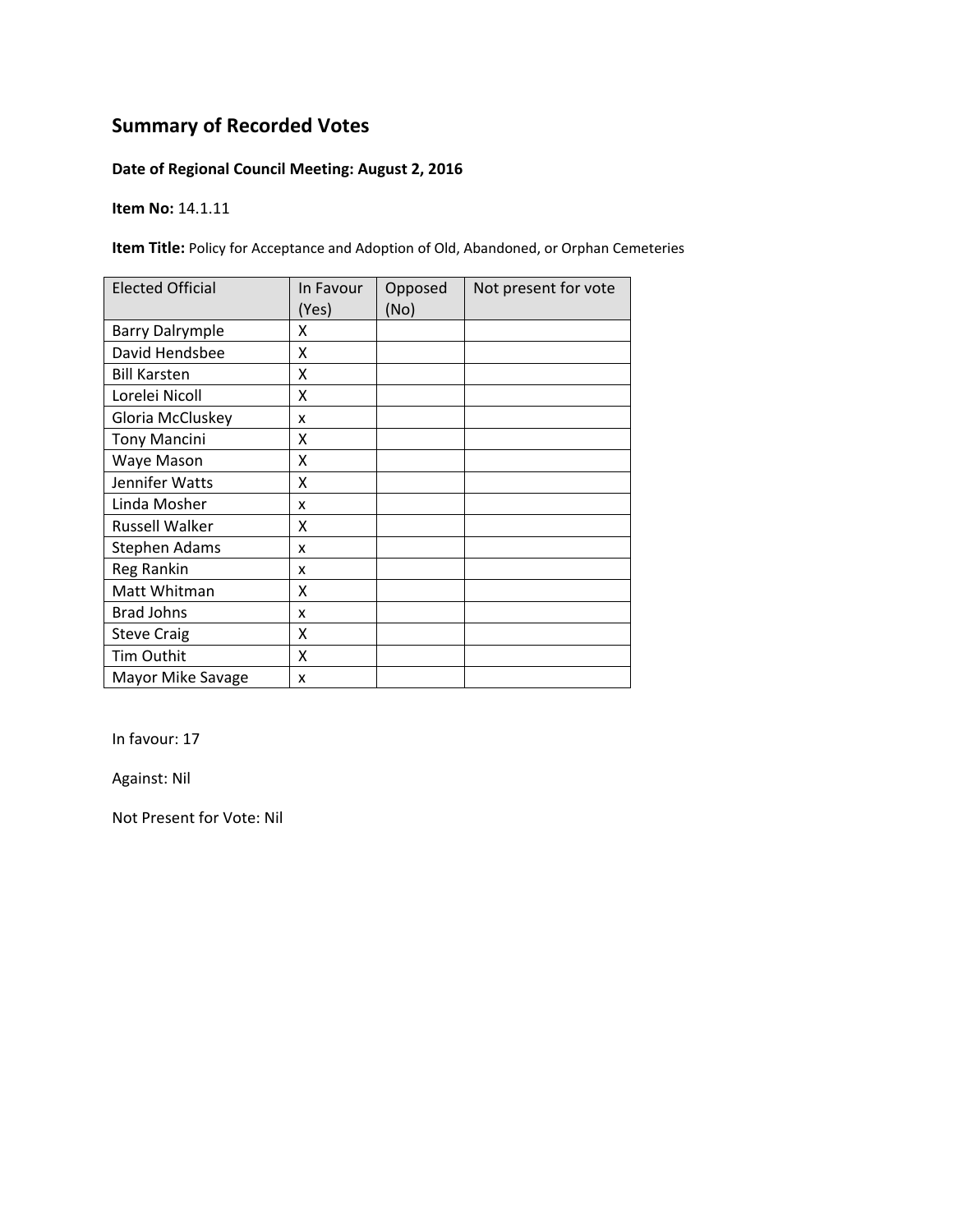### **Date of Regional Council Meeting: August 2, 2016**

**Item No:** 14.2.1

**Item Title:** Proposed Administrative Order 2016‐005‐ADM – Procurement Policy

| <b>Elected Official</b> | In Favour<br>(Yes) | Opposed<br>(No) | Not present for vote |
|-------------------------|--------------------|-----------------|----------------------|
| <b>Barry Dalrymple</b>  | x                  |                 |                      |
| David Hendsbee          | x                  |                 |                      |
| <b>Bill Karsten</b>     | x                  |                 |                      |
| Lorelei Nicoll          | X                  |                 |                      |
| Gloria McCluskey        | x                  |                 |                      |
| <b>Tony Mancini</b>     | Χ                  |                 |                      |
| Waye Mason              | Χ                  |                 |                      |
| Jennifer Watts          | Χ                  |                 |                      |
| Linda Mosher            | x                  |                 |                      |
| Russell Walker          | χ                  |                 |                      |
| Stephen Adams           | x                  |                 |                      |
| Reg Rankin              | x                  |                 |                      |
| Matt Whitman            | X                  |                 |                      |
| <b>Brad Johns</b>       | x                  |                 |                      |
| <b>Steve Craig</b>      | X                  |                 |                      |
| Tim Outhit              | X                  |                 |                      |
| Mayor Mike Savage       | x                  |                 |                      |

In favour: 17

Against: Nil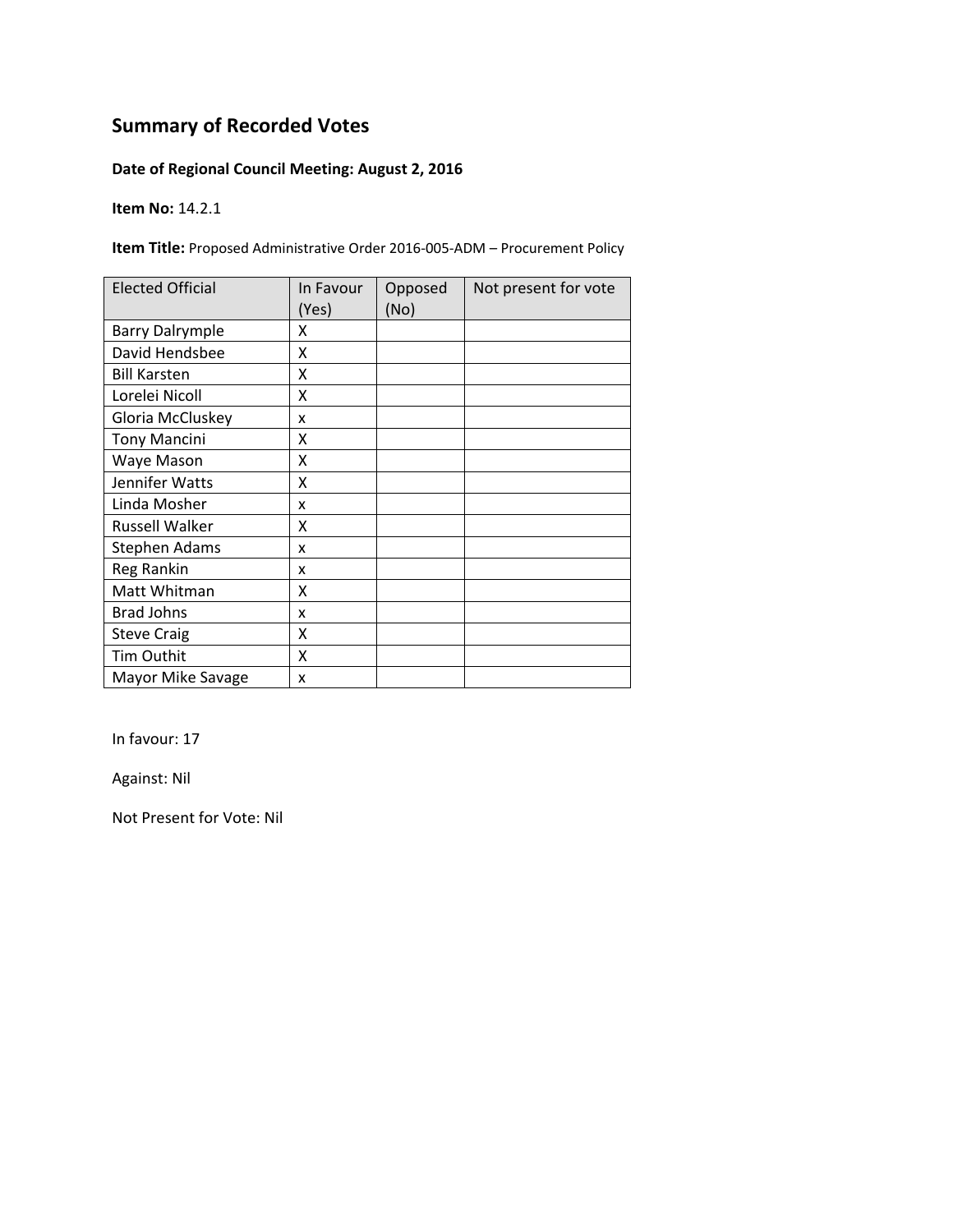### **Date of Regional Council Meeting: August 2, 2016**

**Item No:** 14.3.1

**Item Title:** Reporting Structure of the Accessibility Advisory Committee

| <b>Elected Official</b> | In Favour<br>(Yes) | Opposed<br>(No) | Not present for vote |
|-------------------------|--------------------|-----------------|----------------------|
| <b>Barry Dalrymple</b>  | x                  |                 |                      |
| David Hendsbee          | X                  |                 |                      |
| <b>Bill Karsten</b>     | X                  |                 |                      |
| Lorelei Nicoll          | X                  |                 |                      |
| Gloria McCluskey        | x                  |                 |                      |
| <b>Tony Mancini</b>     | Χ                  |                 |                      |
| Waye Mason              | Χ                  |                 |                      |
| Jennifer Watts          | Χ                  |                 |                      |
| Linda Mosher            |                    |                 | x                    |
| Russell Walker          | x                  |                 |                      |
| Stephen Adams           | x                  |                 |                      |
| Reg Rankin              | x                  |                 |                      |
| Matt Whitman            | Χ                  |                 |                      |
| <b>Brad Johns</b>       | x                  |                 |                      |
| <b>Steve Craig</b>      | X                  |                 |                      |
| Tim Outhit              | X                  |                 |                      |
| Mayor Mike Savage       | x                  |                 |                      |

In favour: 16

Against: Nil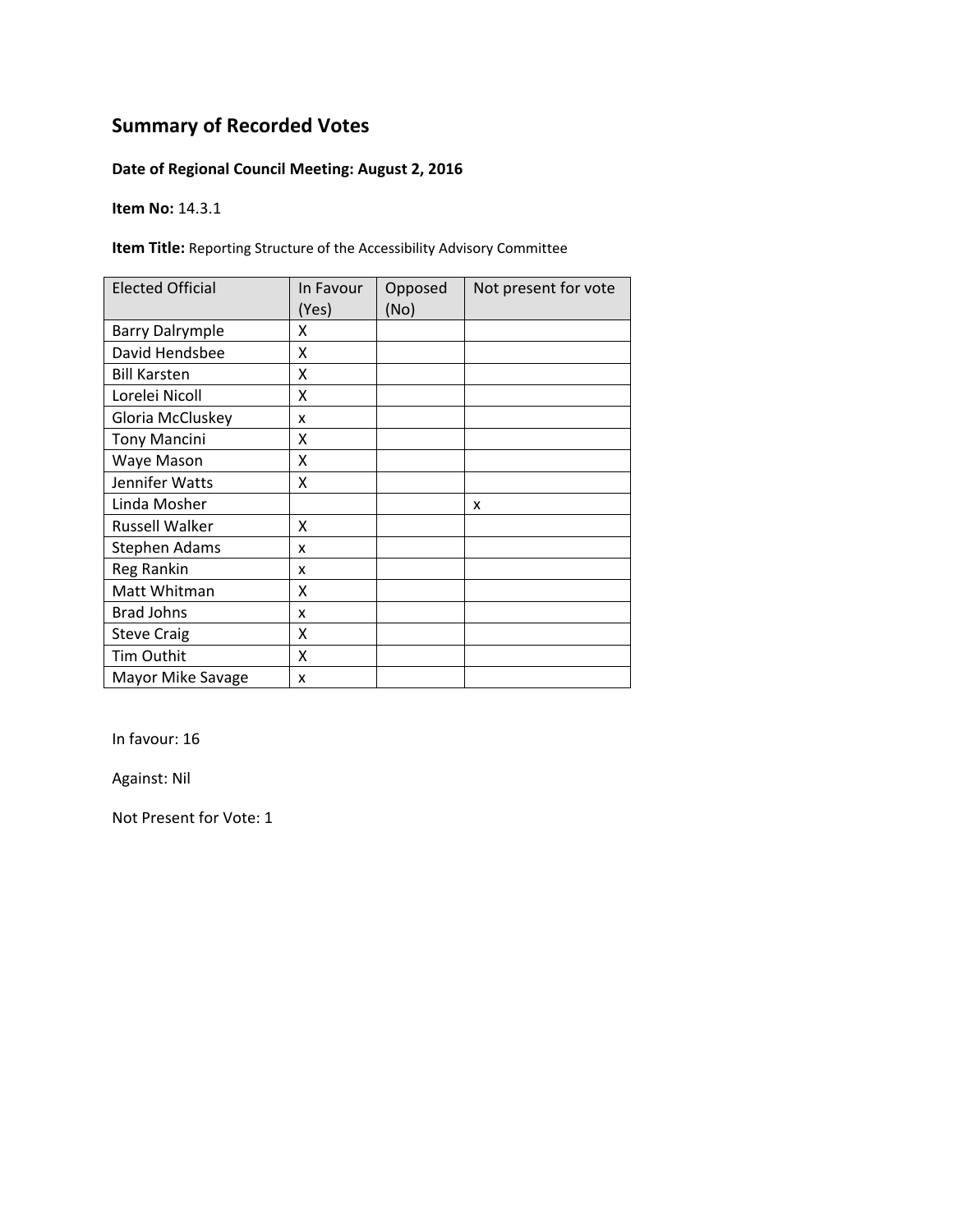### **Date of Regional Council Meeting: August 2, 2016**

**Item No:** 14.3.2

**Item Title:** Request for a Staff Report re: Roll Call on all Halifax Regional Municipality Committee Agendas

| <b>Elected Official</b> | In Favour | Opposed | Not present for vote |
|-------------------------|-----------|---------|----------------------|
|                         | (Yes)     | (No)    |                      |
| <b>Barry Dalrymple</b>  |           | x       |                      |
| David Hendsbee          | x         |         |                      |
| <b>Bill Karsten</b>     | Χ         |         |                      |
| Lorelei Nicoll          | Χ         |         |                      |
| Gloria McCluskey        | x         |         |                      |
| <b>Tony Mancini</b>     | x         |         |                      |
| Waye Mason              | x         |         |                      |
| Jennifer Watts          | X         |         |                      |
| Linda Mosher            |           |         | x                    |
| <b>Russell Walker</b>   | Χ         |         |                      |
| <b>Stephen Adams</b>    | x         |         |                      |
| Reg Rankin              | x         |         |                      |
| Matt Whitman            | Χ         |         |                      |
| <b>Brad Johns</b>       | x         |         |                      |
| <b>Steve Craig</b>      | X         |         |                      |
| Tim Outhit              | X         |         |                      |
| Mayor Mike Savage       | X         |         |                      |

In favour: 15

Against: 1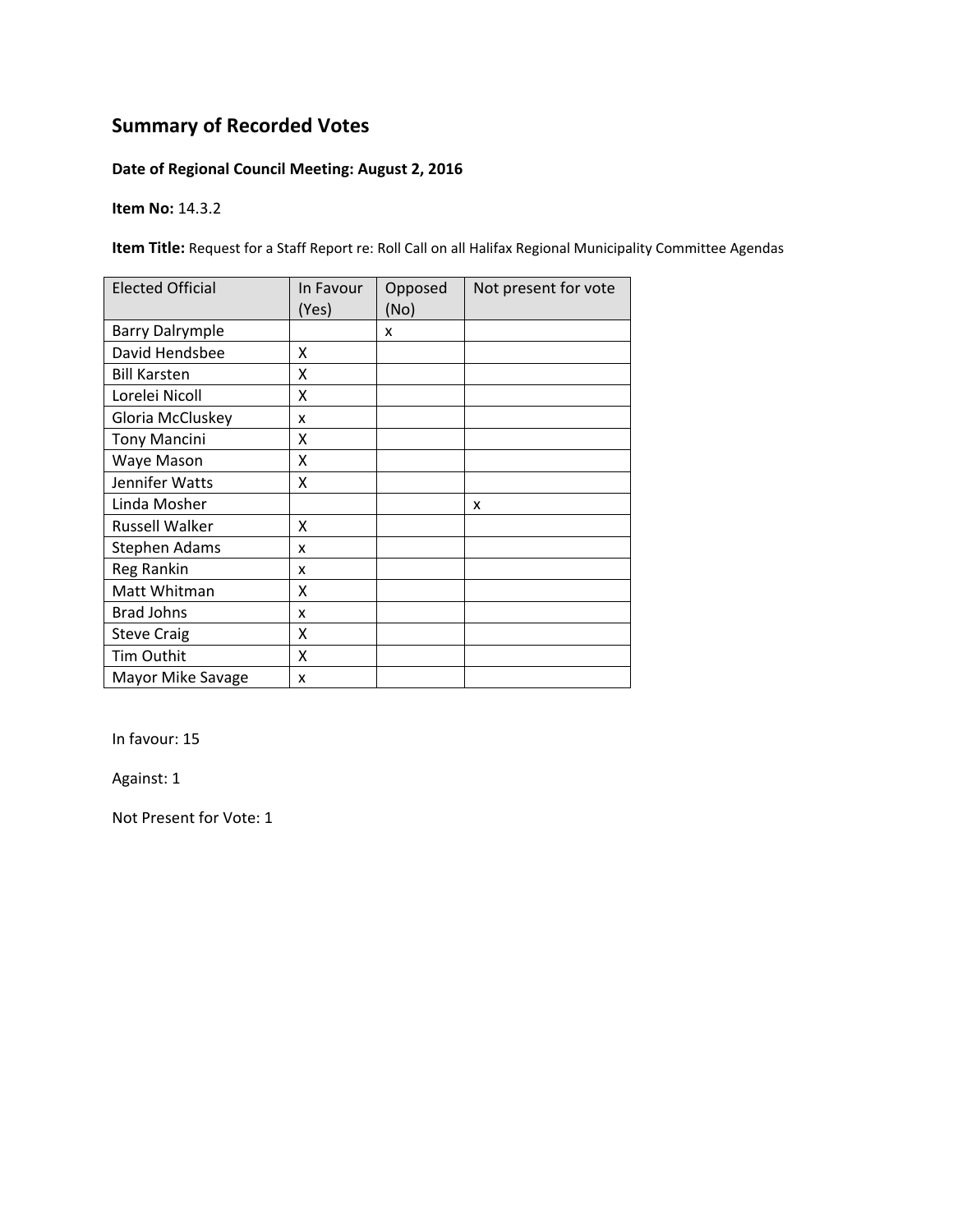#### **Date of Regional Council Meeting: August 2, 2016**

**Item No:** 14.4.1

**Item Title:** Request a staff report re: Support for the Atlantic Agricultural Fair

Elected Official | In Favour (Yes) Opposed (No) Not present for vote Barry Dalrymple x David Hendsbee | x Bill Karsten X Lorelei Nicoll X Gloria McCluskey | x Tony Mancini X Waye Mason X Jennifer Watts X Linda Mosher **1** and  $\vert x \vert$  x Russell Walker X Stephen Adams | x Reg Rankin X Matt Whitman X Brad Johns  $\vert x \vert$  x Steve Craig X Tim Outhit X Mayor Mike Savage  $\vert x \vert$ 

*Friendly amendment – "consider a grant"*

In favour: 14

Against: 1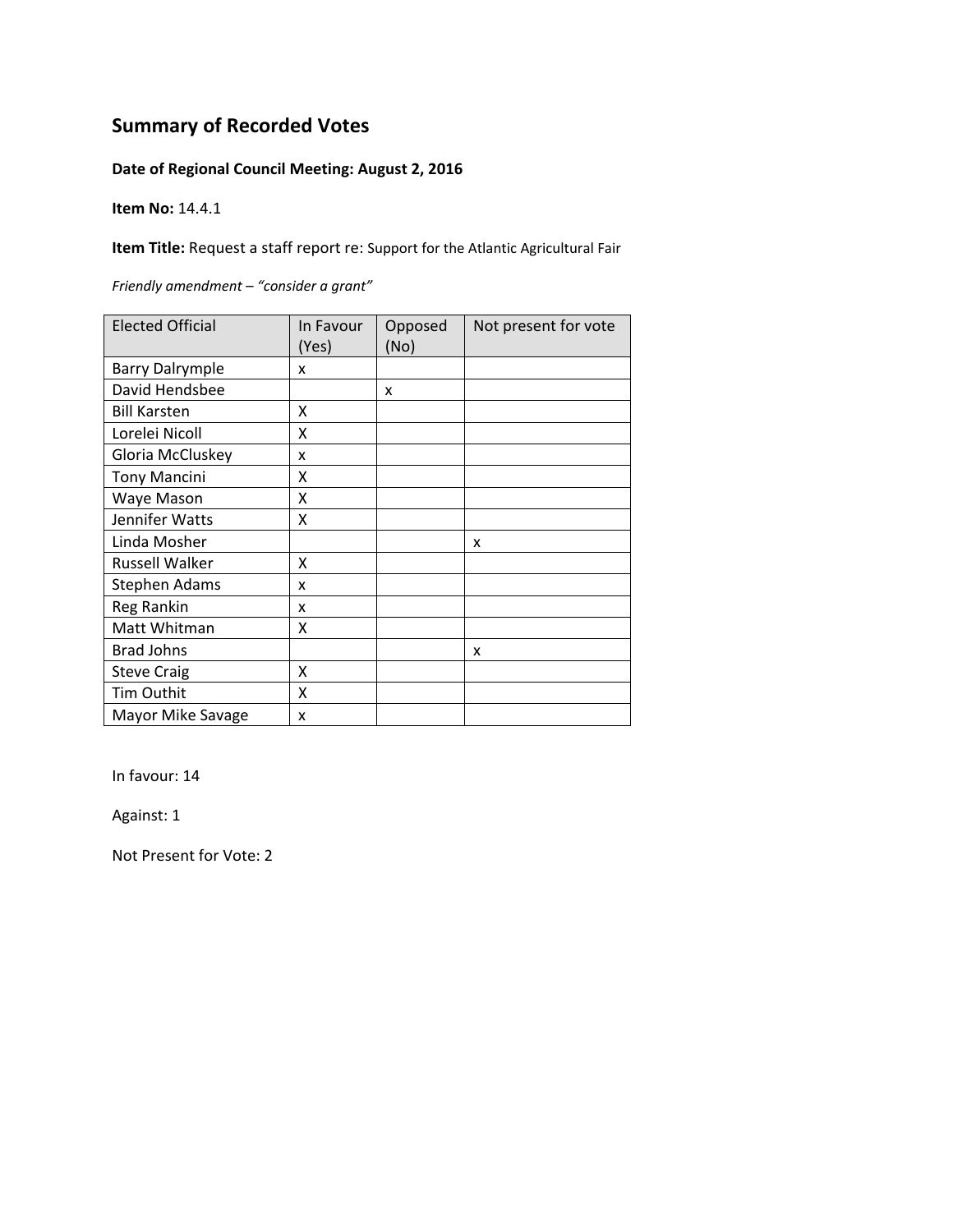### **Date of Regional Council Meeting: August 2, 2016**

**Item No:** 15.1

**Item Title:** Ratification of In Camera Motion from July 19, 2016

| <b>Elected Official</b> | In Favour<br>(Yes) | Opposed<br>(No) | Not present for vote |
|-------------------------|--------------------|-----------------|----------------------|
| <b>Barry Dalrymple</b>  | x                  |                 |                      |
| David Hendsbee          | X                  |                 |                      |
| <b>Bill Karsten</b>     | x                  |                 |                      |
| Lorelei Nicoll          | X                  |                 |                      |
| Gloria McCluskey        | X                  |                 |                      |
| <b>Tony Mancini</b>     | x                  |                 |                      |
| Waye Mason              | Χ                  |                 |                      |
| Jennifer Watts          | Χ                  |                 |                      |
| Linda Mosher            |                    |                 | x                    |
| <b>Russell Walker</b>   | x                  |                 |                      |
| <b>Stephen Adams</b>    | x                  |                 |                      |
| Reg Rankin              | x                  |                 |                      |
| Matt Whitman            | χ                  |                 |                      |
| <b>Brad Johns</b>       |                    |                 | x                    |
| <b>Steve Craig</b>      | X                  |                 |                      |
| Tim Outhit              | X                  |                 |                      |
| Mayor Mike Savage       | X                  |                 |                      |

In favour: 15

Against: Nil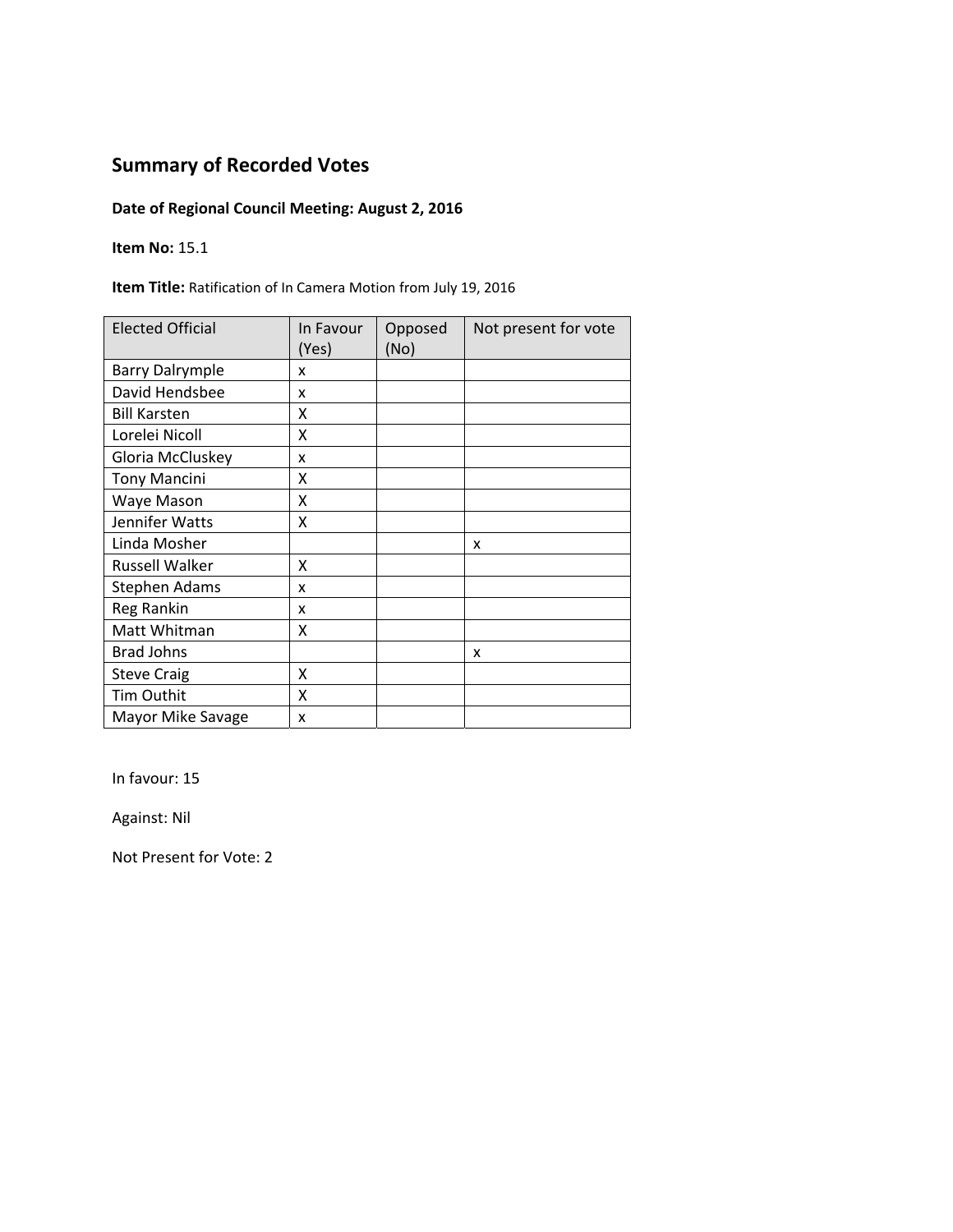#### **Date of Regional Council Meeting: August 2, 2016**

#### **Item No:** 15.2

**Item Title:** Request a staff report re: the public service announcement released on July 26, 2016 advising that electric and gas‐powered scooters and bicycles with trailers are not permitted on Halifax Transit ferries.

| <b>Elected Official</b> | In Favour<br>(Yes) | Opposed<br>(No) | Not present for vote |
|-------------------------|--------------------|-----------------|----------------------|
| <b>Barry Dalrymple</b>  | x                  |                 |                      |
| David Hendsbee          | x                  |                 |                      |
| <b>Bill Karsten</b>     | x                  |                 |                      |
| Lorelei Nicoll          | X                  |                 |                      |
| Gloria McCluskey        | x                  |                 |                      |
| <b>Tony Mancini</b>     | χ                  |                 |                      |
| Waye Mason              | X                  |                 |                      |
| Jennifer Watts          | X                  |                 |                      |
| Linda Mosher            |                    |                 | x                    |
| <b>Russell Walker</b>   | X                  |                 |                      |
| Stephen Adams           | x                  |                 |                      |
| Reg Rankin              | x                  |                 |                      |
| Matt Whitman            | X                  |                 |                      |
| <b>Brad Johns</b>       |                    |                 | X                    |
| <b>Steve Craig</b>      | X                  |                 |                      |
| Tim Outhit              | X                  |                 |                      |
| Mayor Mike Savage       | x                  |                 |                      |

In favour: 15

Against: Nil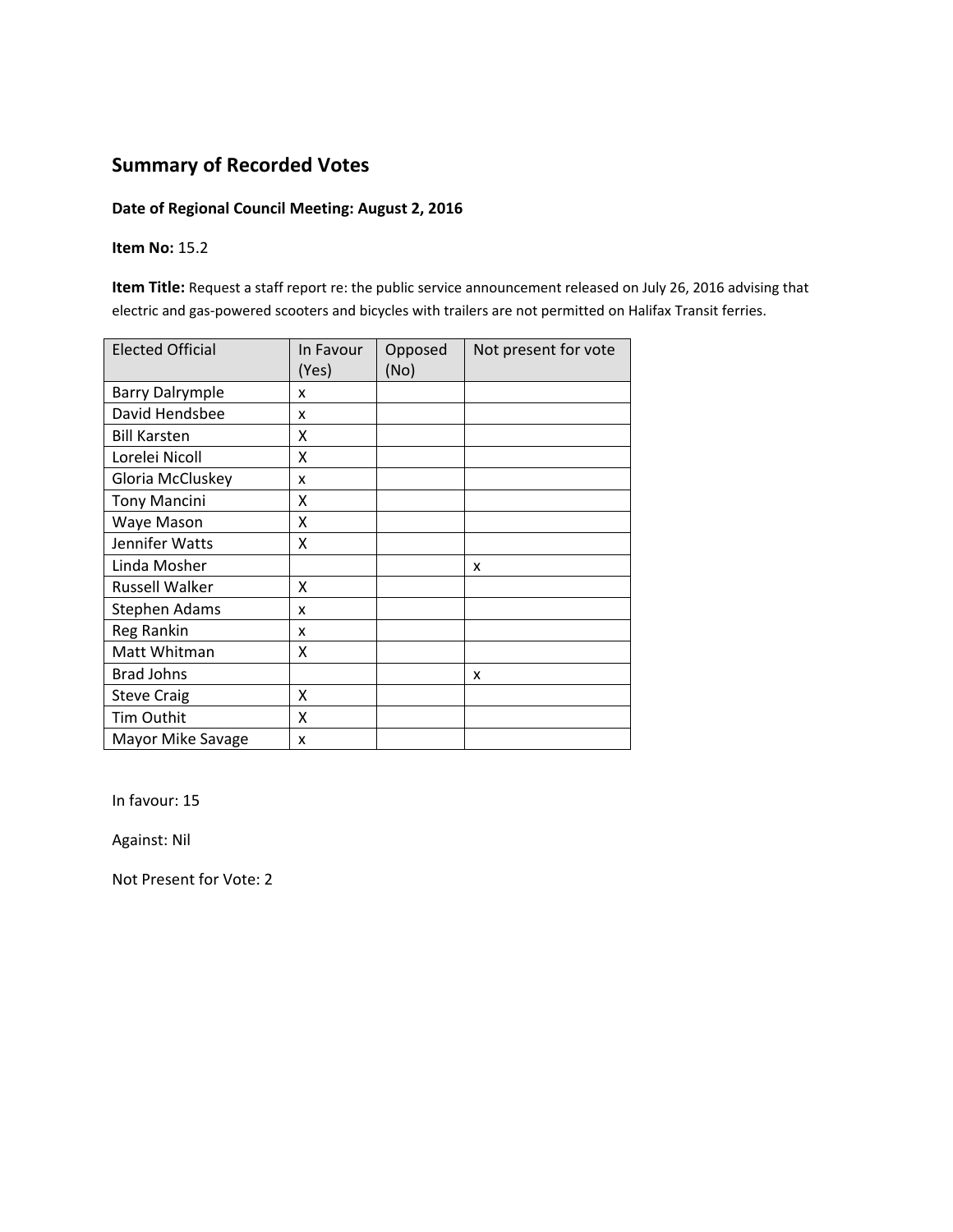### **Date of Regional Council Meeting: August 2, 2016**

**Item No:** 16.1.1

**Item Title:** Halifax Commuter Rail Service – *Private and Confidential Report –* Motion in Public Session

| <b>Elected Official</b> | In Favour<br>(Yes) | Opposed<br>(No) | Not present for vote |
|-------------------------|--------------------|-----------------|----------------------|
| <b>Barry Dalrymple</b>  | x                  |                 |                      |
| David Hendsbee          | x                  |                 |                      |
| <b>Bill Karsten</b>     | x                  |                 |                      |
| Lorelei Nicoll          | Χ                  |                 |                      |
| Gloria McCluskey        | x                  |                 |                      |
| <b>Tony Mancini</b>     | x                  |                 |                      |
| Waye Mason              | X                  |                 |                      |
| Jennifer Watts          | x                  |                 |                      |
| Linda Mosher            |                    |                 | x                    |
| Russell Walker          | x                  |                 |                      |
| <b>Stephen Adams</b>    | x                  |                 |                      |
| Reg Rankin              | x                  |                 |                      |
| Matt Whitman            | X                  |                 |                      |
| <b>Brad Johns</b>       |                    |                 | X                    |
| <b>Steve Craig</b>      | X                  |                 |                      |
| Tim Outhit              | X                  |                 |                      |
| Mayor Mike Savage       | X                  |                 |                      |

In favour: 15

Against: Nil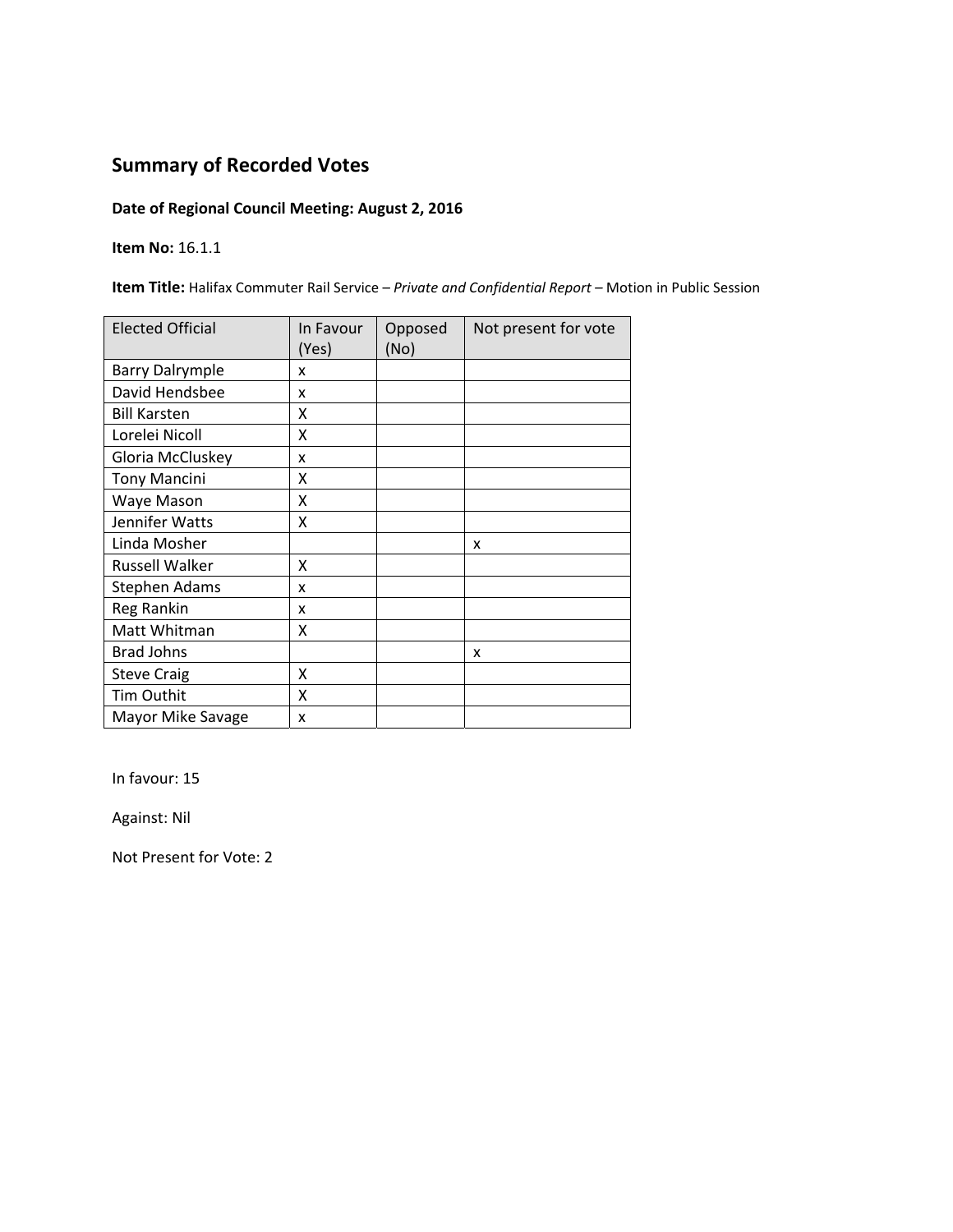#### **Date of Regional Council Meeting: August 2, 2016**

**Item No:** 16.1.2

**Item Title:** Award – Request for Proposal No. 16‐043, Operation of Halifax Ragged Lake Source‐Separated Composting Facility – *Private and Confidential Report – Private and Confidential Report –* Motion in Public Session

| <b>Elected Official</b> | In Favour | Opposed | Not present for vote |
|-------------------------|-----------|---------|----------------------|
|                         | (Yes)     | (No)    |                      |
| <b>Barry Dalrymple</b>  | x         |         |                      |
| David Hendsbee          | x         |         |                      |
| <b>Bill Karsten</b>     | X         |         |                      |
| Lorelei Nicoll          | X         |         |                      |
| Gloria McCluskey        | x         |         |                      |
| <b>Tony Mancini</b>     | X         |         |                      |
| Waye Mason              | X         |         |                      |
| Jennifer Watts          | X         |         |                      |
| Linda Mosher            |           |         | X                    |
| <b>Russell Walker</b>   | x         |         |                      |
| Stephen Adams           | x         |         |                      |
| Reg Rankin              | x         |         |                      |
| Matt Whitman            | X         |         |                      |
| <b>Brad Johns</b>       |           |         | X                    |
| <b>Steve Craig</b>      | X         |         |                      |
| Tim Outhit              | Χ         |         |                      |
| Mayor Mike Savage       | x         |         |                      |

In favour: 15

Against: Nil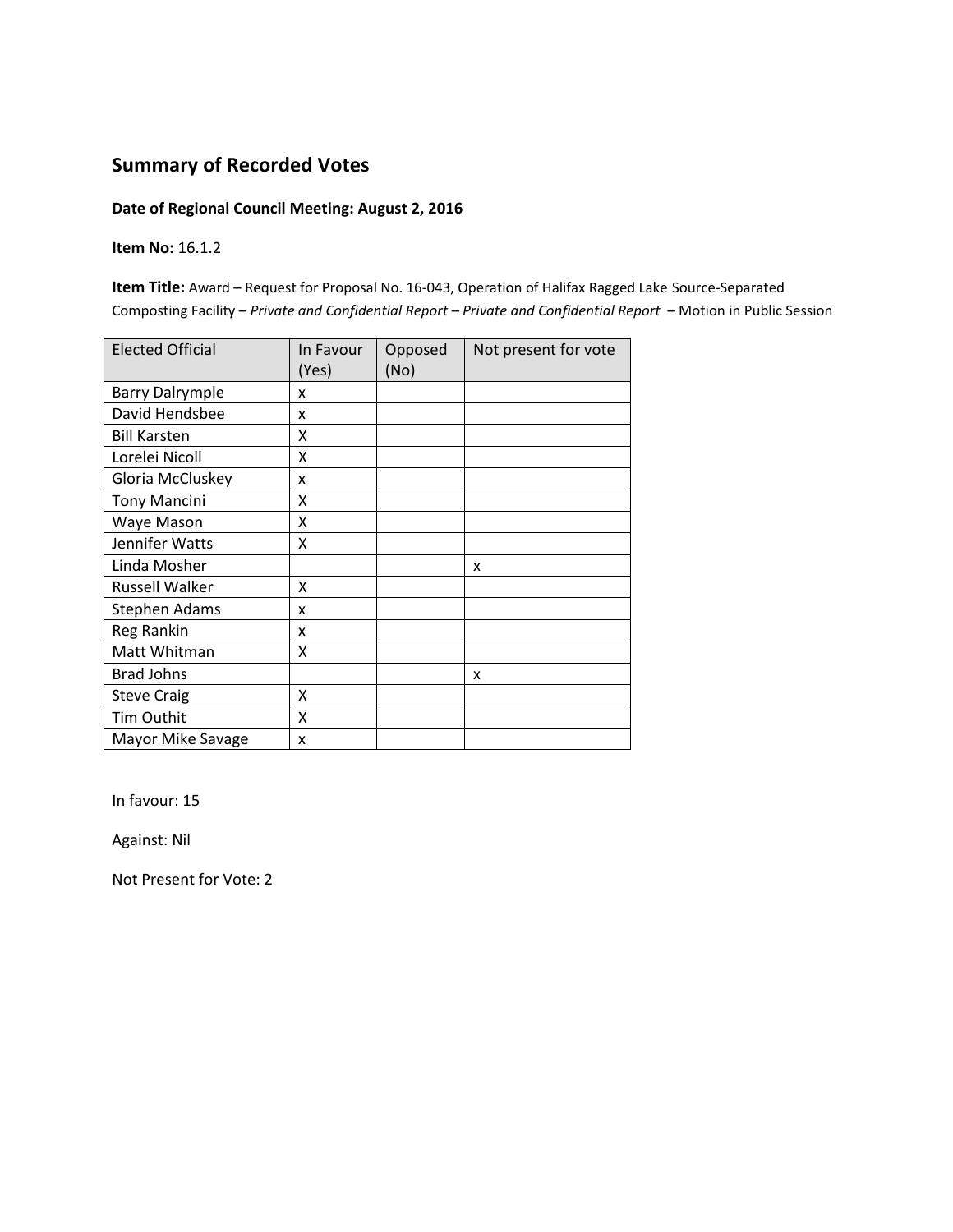#### **Date of Regional Council Meeting: August 2, 2016**

**Item No:** 16.2.1

**Item Title:** Ross Road Realignment Capital Budget *– Private and Confidential Report* – Motion in Public Session

| <b>Elected Official</b> | In Favour<br>(Yes) | Opposed<br>(No) | Not present for vote |
|-------------------------|--------------------|-----------------|----------------------|
| <b>Barry Dalrymple</b>  | x                  |                 |                      |
| David Hendsbee          | x                  |                 |                      |
| <b>Bill Karsten</b>     | X                  |                 |                      |
| Lorelei Nicoll          | X                  |                 |                      |
| Gloria McCluskey        | x                  |                 |                      |
| <b>Tony Mancini</b>     | X                  |                 |                      |
| Waye Mason              | X                  |                 |                      |
| Jennifer Watts          | X                  |                 |                      |
| Linda Mosher            |                    |                 | X                    |
| <b>Russell Walker</b>   | χ                  |                 |                      |
| <b>Stephen Adams</b>    | x                  |                 |                      |
| Reg Rankin              | x                  |                 |                      |
| Matt Whitman            | Χ                  |                 |                      |
| <b>Brad Johns</b>       |                    |                 | x                    |
| <b>Steve Craig</b>      | X                  |                 |                      |
| Tim Outhit              | X                  |                 |                      |
| Mayor Mike Savage       | x                  |                 |                      |

In favour: 15

Against: Nil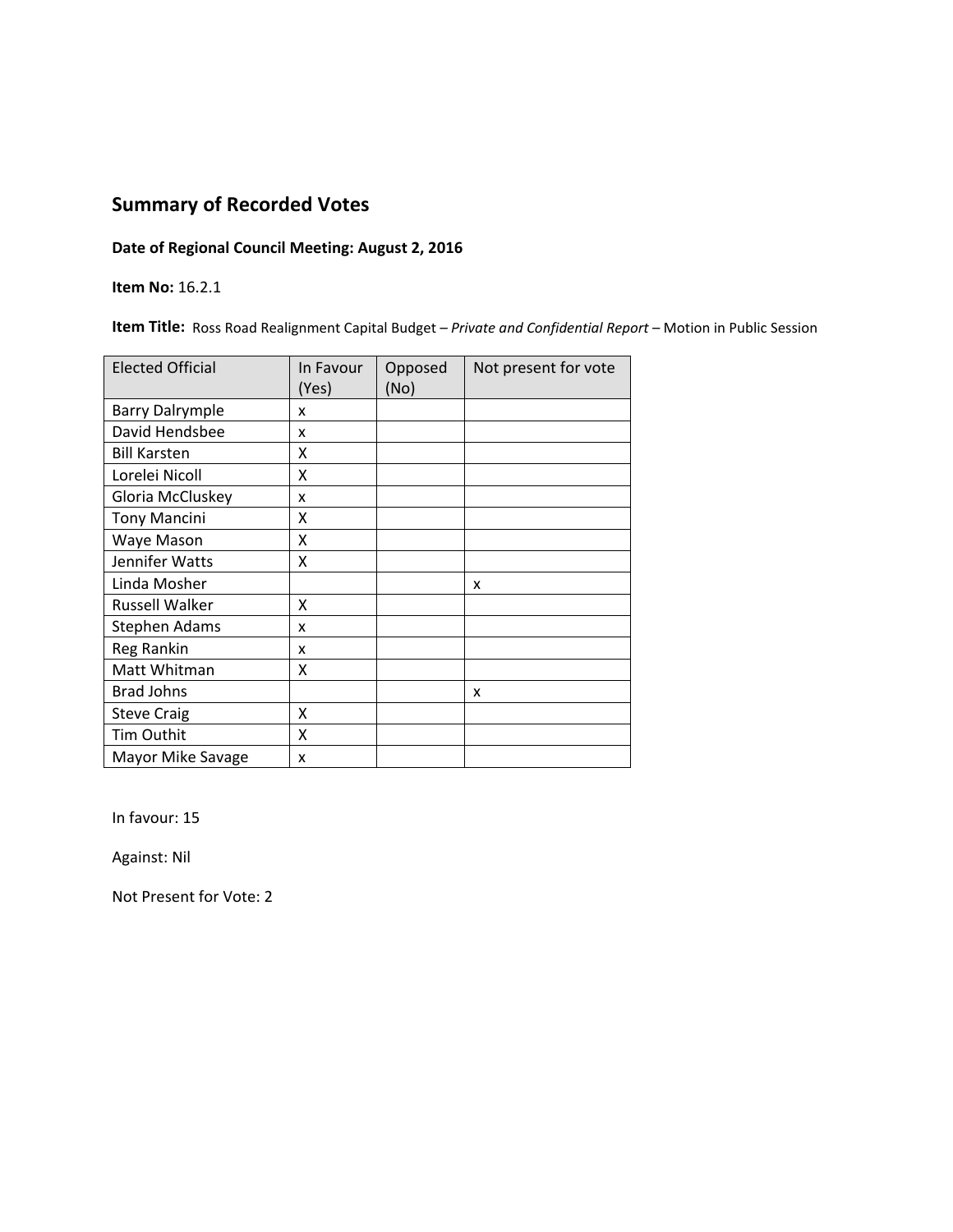### **Date of Regional Council Meeting: August 2, 2016**

**Item No:** 17.1

**Item Title:** 825 Young Avenue

*Motion to add the item to the agenda*

| <b>Elected Official</b> | In Favour<br>(Yes) | Opposed<br>(No) | Not present for vote |
|-------------------------|--------------------|-----------------|----------------------|
| <b>Barry Dalrymple</b>  | x                  |                 |                      |
| David Hendsbee          | X                  |                 |                      |
| <b>Bill Karsten</b>     | X                  |                 |                      |
| Lorelei Nicoll          | X                  |                 |                      |
| Gloria McCluskey        | X                  |                 |                      |
| <b>Tony Mancini</b>     | x                  |                 |                      |
| Waye Mason              | X                  |                 |                      |
| Jennifer Watts          | X                  |                 |                      |
| Linda Mosher            | X                  |                 |                      |
| <b>Russell Walker</b>   | X                  |                 |                      |
| Stephen Adams           | x                  |                 |                      |
| Reg Rankin              | x                  |                 |                      |
| Matt Whitman            | x                  |                 |                      |
| <b>Brad Johns</b>       |                    |                 | x                    |
| <b>Steve Craig</b>      | x                  |                 |                      |
| Tim Outhit              | X                  |                 |                      |
| Mayor Mike Savage       | x                  |                 |                      |

In favour: 16

Against: Nil